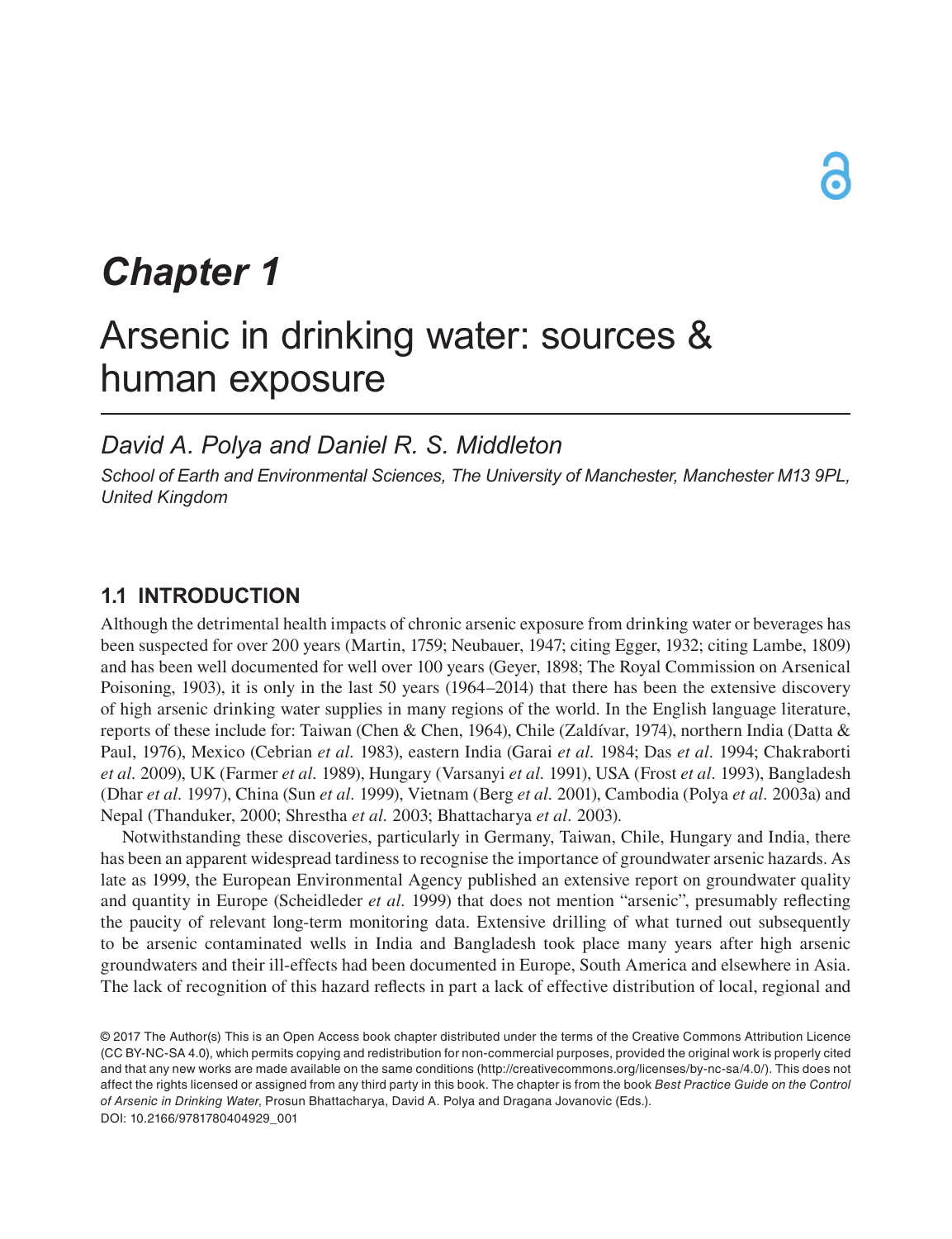international scientific and technical knowledge. In part this may be because much of the early literature was not written in English – for example reports of groundwater arsenic in Argentina by Fernandez (1925) and in Germany by Geyer (1898, 1940) – however other reasons for the apparent lack of institutional awareness of the seriousness of arsenic hazard in drinking water systems must exist (at least in the English speaking world) given notable relevant English-language articles including the Royal Commission on Arsenical Poisoning (1903), Neubauer's (1947) review of arsenical cancer and numerous epidemiological papers from C.-J. Chen and his group in Taiwan. Even Rachel Carson's (1962) widely read totem of the early environmental movement, "Silent Spring", notes briefly the health risks associated with the chronic consumption of high arsenic drinking water.

Within both many regulatory institutions and the scientific community, this situation has now substantially changed. The EEA's 2013 report (Kodeš *et al.* 2013) on groundwater quality and quantity in Europe, superseding the EEA's 1999 report, highlights non-compliance of groundwater supplies with European Union drinking water standards (10 µg As/L) in 13 European countries, (albeit not Hungary, Romania and Serbia, all countries where substantial arsenic groundwater arsenic hazard has been identified). At the time of writing (mid, 2014), there were around 5000 publications matching the topic keywords of "arsenic" and "drinking water" and these have been collectively cited over 100,000 times in other publications. The 2002 review of arsenic in natural waters by Smedley and Kinniburgh (2002) is one of the most highly cited papers in the Earth Sciences literature, whilst the highly cited reviews of Mandal and Suzuki (2002), Mohan and Pittman (2007) and Smith *et al.* (2000) now provide readily available information of arsenic distribution in natural waters, arsenic removal technologies and health impacts respectively.

This chapter aims to summarise some of the now extensive literature on arsenic occurrences in drinking water supplies and, together with reviewed data on water consumption rates, provide a perspective on the absolute and relative importance of drinking water as an arsenic exposure route across the globe. For the most part, these water supplies have derived from groundwaters (Section 1.2) contaminated with geogenic arsenic (i.e. arsenic of natural origin) but there are also examples of groundwaters with high anthropogenic arsenic and of high arsenic surface water supplies (Section 1.3), with arsenic of either geogenic or anthropogenic origin. For a more detailed account than is presented in this brief chapter of the distribution of arsenic in groundwater and surface waters, the reader is referred to Matschullat (2000), Welch (2000), Mandal and Suzuki (2002), Smedley and Kinniburgh (2002), Henke (2009), Ravenscroft *et al.* (2009), Barringer and Reilly (2013) and Polya and Lawson (2015).

## **1.2 ARSENIC IN GROUNDWATER SOURCES**

Although many groundwaters do not contain arsenic at concentrations higher than the WHO provisional guideline value of  $10 \mu g/L$ , many groundwaters do – high arsenic groundwaters are not unusual and any competent or prudent operator supplying groundwater as a drinking water supply, even perhaps in medium-term emergency circumstances, should be compelled to determine and report to the potential users whether or not the arsenic concentrations in the water supply are lower than at least local regulations require.

There is an abundant literature on the main causes of high arsenic hazard in various types of groundwater and this can be used to indicate regions of the world where high arsenic hazard may be more likely – see for example compilations and reviews by, amongst others, Smedley and Kinniburgh (2002) and Ravenscroft *et al.* (2009). Recently, geostatistical models incorporating consideration of environmental parameters that may influence the genesis of high arsenic groundwaters have been developed on both a global (Amini *et al.* 2008; Winkel *et al.* 2008) and a more local/national scale (Lado *et al.* 2008; Rodriguez-Lado *et al.* 2013; Sovann & Polya, 2014).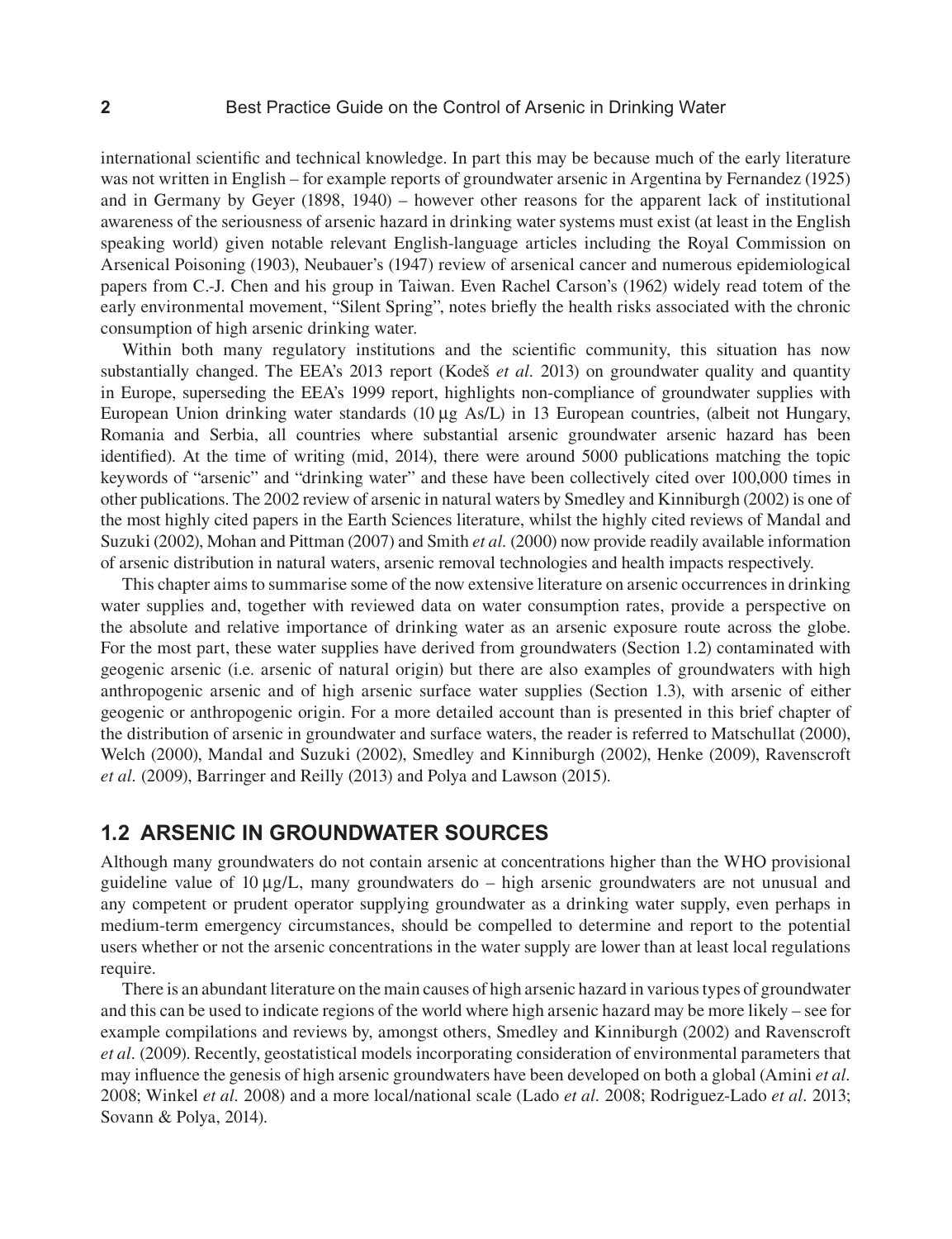#### Arsenic in drinking water: sources & human exposure **3**

Many groundwater systems, particularly shallow systems hosted in complex sedimentary aquifers, are highly hetereogeneous. This means that high arsenic and low arsenic groundwaters may often be found in close proximity, giving rise to opportunities for well switching (van Geen *et al.* 2002). This heterogeneity also means that prediction of arsenic concentrations in yet-to-be-drilled wells may be a precarious business. Notwithstanding this, a consideration of plausible regional and local controls of groundwater arsenic concentrations may be useful in a scoping study, whilst always bearing in mind that such predictions will never be better than an accurate, reliable and representative chemical analysis/ analyses of the actual groundwater to be supplied.

## **1.2.1 Origin of high arsenic groundwaters**

High arsenic groundwaters arise as a result of a combination of all of (i) the presence of suitable arsenicbearing source material; (ii) efficient mobilization and/or transport processes; and (iii) lack of rapid arsenic removal processes. These criteria apply to both systems in which the arsenic has a geogenic origin and those in which the arsenic has an anthropogenic source. Consideration of arsenic source materials, mobilisation processes and arsenic removal processes may therefore be helpful in assessing the likelihood or otherwise of encountering high arsenic groundwaters in a specific hydrogeological/geographical context and these are each briefly discussed below.

#### *1.2.1.1 Arsenic-bearing source materials*

Arsenic may be sourced from both naturally occurring solid materials (rocks, minerals, soils, sediments) and from anthropogenic (manufactured, synthesised) materials.

#### 1.2.1.1.1 Arsenic in rocks, minerals, soils and sediments

Arsenic is a relatively abundant trace element in the Earth's upper crust with a mean concentration of around  $5 \pm 1$  mg/kg (Rudnick & Gao, 2003). Although not normally classified as a geochemically incompatible element, arsenic is comparatively readily solubilised by fluids and so is commonly enriched in magmatic-hydrothermal systems, particularly those associated with (plate tectonic) subduction zones and collision zones (Borisova *et al.* 2010) – modern/relatively modern (in a geological sense) examples of such regions include the Himalayas, the Rocky Mountains and the Andes as well as geothermal areas of New Zealand, the Philippines and Japan, whilst substantial granite-associated enrichments of arsenic in areas such as south-west England, central France and Portugal reflect processes in similar environments over 300 million years ago. Accordingly, some of the highest arsenic concentrations recorded in crustal rocks are in granitoid-associated hydrothermal ore deposits (e.g. Panasqueira, Portugal – mean ore vein concentration ~8000 mg/kg (Polya, 1989); mean hydrothermally altered metasediment concentration ~200 mg/kg (Polya, 1988)).

Arsenic is also enriched by fluvio-sedimentary processes and particularly in finer-grained, relatively high specific surface area sediments rich in organic matter and/or ferric oxyhydroxides and phosphate mineral phases. Accordingly, rocks with some of the highest arsenic concentrations are coals (e.g. Guizhou Province, SW China, up to 35,000 mg/kg (Finkelman *et al.* 1999)), marine shales/mudstones (up to ~500 mg/kg (Smedley & Kinniburgh, 2002)), ironstones (e.g. Claxby Ironstone soils, Midlands of England, up to 220 mg/kg (Appleton *et al.* 2012)), glacial tills (up to ~200 mg/kg (Smedley & Kinniburgh, 2002)) and phosphorites (e.g. Hawthorn Group, Florida, up to  $\sim$ 70 mg/kg (Lavareva & Pichler, 2007)).

With rocks, soils and sediments, arsenic occurs in high concentrations in a relatively restricted range of minerals. The most prominent high arsenic minerals are sulphides (e.g. arsenopyrite (FeAsS), loellingite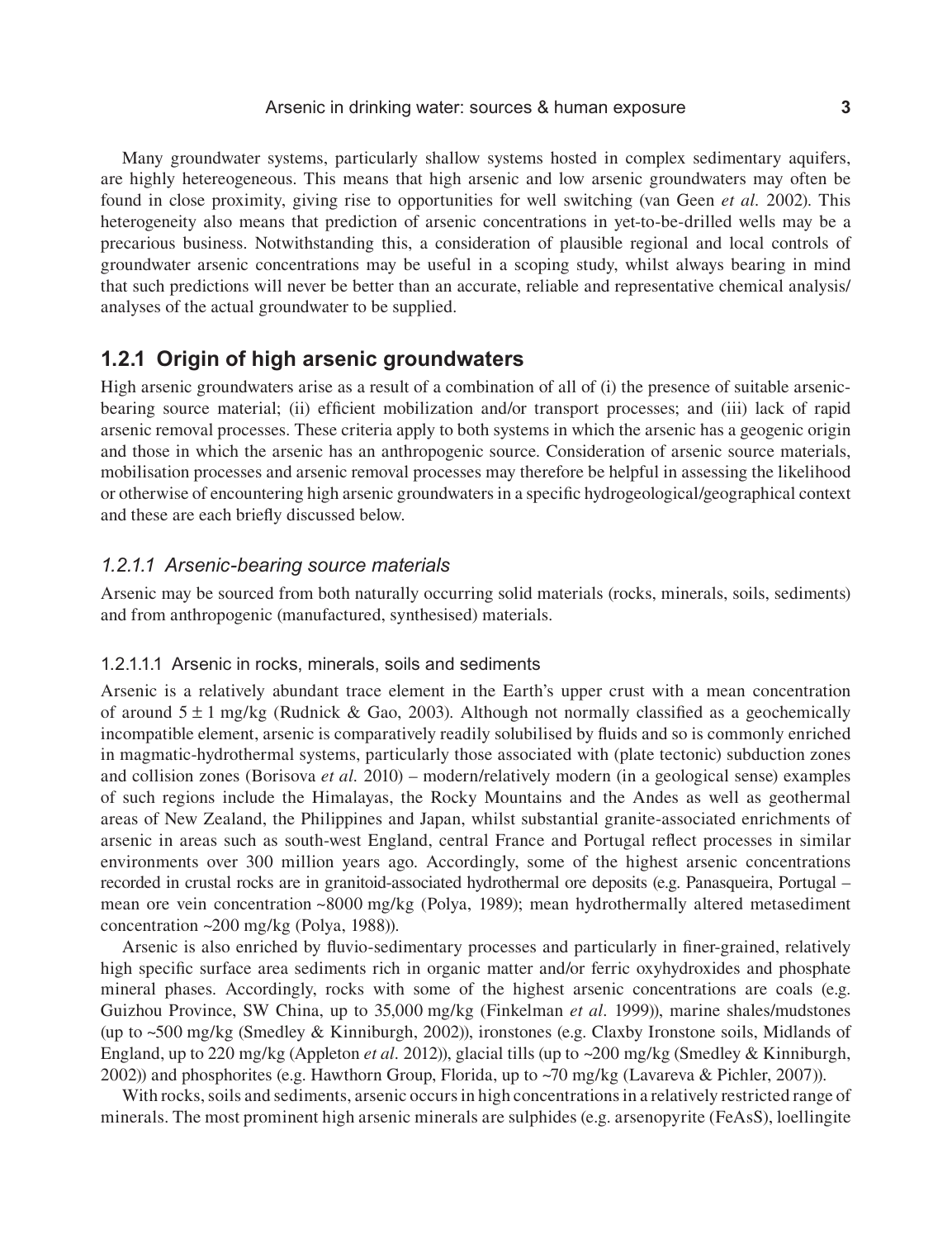$(FeAs<sub>2</sub>)$ , realgar  $(As<sub>4</sub>S<sub>4</sub>)$ , orpiment  $(As<sub>2</sub>S<sub>3</sub>)$ , niccolite (NiAs)), sulphosalts (e.g. tennanite  $(Cu,Fe)<sub>12</sub>As<sub>4</sub>S<sub>13</sub>$ ; enargite  $(Cu_3AsS_4)$ ) and oxides (e.g. scorodite (FeAsO<sub>4</sub> ⋅ 2H<sub>2</sub>O), arsenolite (As<sub>2</sub>O<sub>3</sub>), pharmacosiderite  $(F_{\mathcal{C}_3}(AsO_4), (OH)_3 \cdot 5H_2O)$ ). Additionally, arsenic may occur as an important trace component, with concentrations as high as 1000s mg/kg, in pyrite and other Fe-sulfides (e.g. Lowers *et al.* 2007) and in iron–aluminium or manganese–oxyhydroxide phases (Smedley & Kinniburgh, 2002). Phosphate minerals, such as apatite and vivianite (e.g. Thinnappan *et al.* 2008), may locally be important hosts for arsenic, whilst many sulphide (e.g. Bostick & Fendorf, 2003), carbonate (e.g. Roman-Ross *et al.* 2006) and clay minerals (e.g. Pascua *et al.* 2005) are known to be able to sorb arsenic in significant quantities. Several silicate minerals can incorporate 1000s mg/kg arsenic through the substitution of AsO4 for SiO4 (Pascua *et al.* 2005; Charnock *et al.* 2007). Arsenic may also be sequestered by various sulphur-bearing moieties in organic matter (Langner *et al.* 2012, 2014). The sulphide phases listed above are typically found as primary ore minerals associated with modern or palaeo hydrothermal or geothermal systems, although they may also exist as secondary diagenetic minerals resulting from chemical reactions between soils/sediments/rocks and percolating groundwaters (Large *et al.* 2009). The oxide phases tend to exist as secondary minerals, often arising from the oxidation of arsenicbearing sulphide or sulphosalt phases.

#### 1.2.1.1.2 Anthropogenic sources of arsenic

Anthropogenic sources of arsenic are considered here to include both manufactured arsenic-bearing compounds and naturally occurring materials that become vulnerable to dissolution and/or leaching as a result of human activity.

Global production of arsenic-bearing compounds has been in the order 50,000 tonnes per annum over the last 100 years with the bulk of that production arising from metalliferous mining and the mining/ combustion of coal (Han, 2007). Additionally or further to its mining, arsenic bearing compounds are or have been widely used as wood preservatives (notably chromated copper arsenate (CCA)), pesticides/ herbicides (e.g. arsenic trioxide, calcium arsenate, sodium arsenate, dimethylarsinic acid, disodium methanearsonate, disodium methanearsonate), growth promoters for poultry and swine (e.g. roxarsone) as well as a number of industrial (e.g. additive to certain alloys, glasses and semi-conductor components and other uses (e.g. pharmaceutical, dyes, soaps, catalysts) (IARC, 2012). Although relative contributions vary from country to country, NPI (2013) gives an idea of the range of industrial and other activities contributing to arsenic emissions to waters and their relative importance.

Groundwater (and also surface water) systems particularly vulnerable to inputs of anthropogenic arsenic therefore include: in certain mining areas, smelters, manufacturing plants for arsenical compounds, including pesticides, agricultural areas where arsenic-bearing pesticides/herbicides have been spread or growth promoters used in livestock and areas where CCA has been manufactured, used or wood treated with CCA disposed – landfill and sewage therefore also constitute potential arsenic hazard sources (Wang & Mulligan, 2006).

#### *1.2.1.2 Arsenic contamination & mobilization processes*

High arsenic hazard in groundwaters arises from either direct contamination of typically anthropogenic arsenic compounds or more widely through the mobilisation of arsenic, of either anthropogenic or geogenic origin, from solid phases to the aqueous (i.e. groundwater) phase. The nature of these processes depends upon the arsenic source mineral and the biogeochemical environment – some of the important combinations of these are considered below.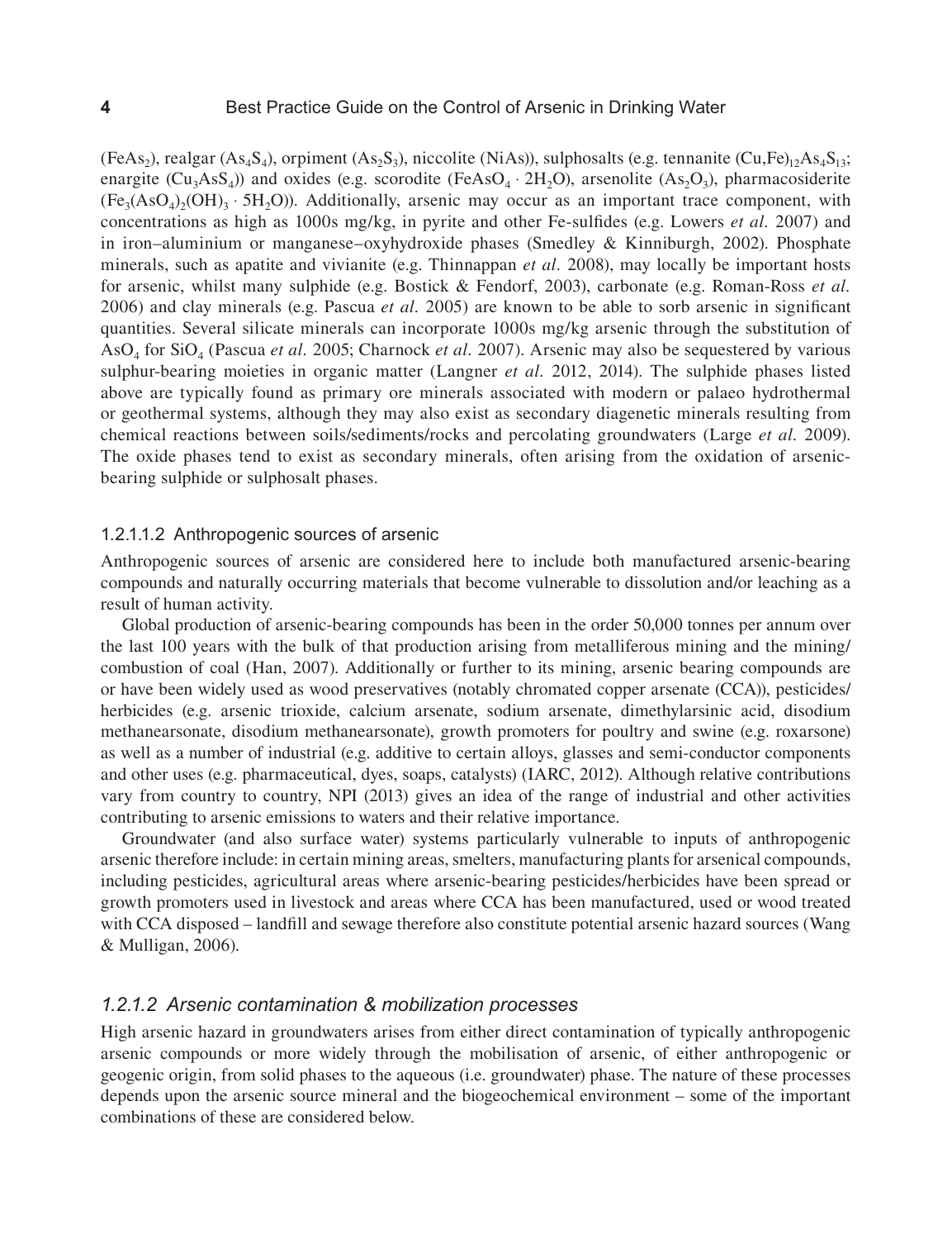#### Arsenic in drinking water: sources & human exposure **5**

Oxidation of arsenic bearing sulphides, including arsenian pyrite, typically occurs in environments where such sulphides have been exposed to the atmosphere or an otherwise oxidising environment by mining or erosion or groundwater exploitation or seasonal driven changes in the water table. In acid mine drainage environments, oxidation of arsenoyprite, for example, by ferric iron,  $Fe<sup>3+</sup>$  (aq), may lead initially to the formation of scorodite (FeAsO<sub>4</sub> ⋅ 2H<sub>2</sub>O) (Dove & Rimstidt, 1985), schwertmannite (Fe<sub>8</sub>O<sub>8</sub>(OH)<sub>6</sub>(SO<sub>4</sub>) ⋅ nH<sub>2</sub>O) Casiot *et al.* 2005) or jarosite  $(KFe^{(III)}(OH)_6(SO_4)_2)$  (Gault *et al.* 2005) and particularly in the presence of iron oxidising bacteria, such as *Ferrooxidans*, which greatly accelerate sluggish Fe2+ oxidation under acidic conditions (Singer & Stumm, 1970) generate acidity and high sulphate concentrations (Lengke *et al.* 2009). Subsequent dissolution of scorodite may release arsenic as arsenate (Dove & Rimstidt, 1985) however the formation of goethite ultimately contributes to the removal of arsenic from solution by sorption.

FeAsS (s) + 14Fe<sup>3+</sup>(aq) + 10H<sub>2</sub>O (aq) 
$$
\rightarrow
$$
 14Fe<sup>2+</sup>(aq) + SO<sub>4</sub><sup>2-</sup>(aq) + FeAsO<sub>4</sub> · 2H<sub>2</sub>O (s) + 16H<sup>+</sup>(aq)

FeAsO<sub>4</sub> · 2H<sub>2</sub>O (s)  $\rightarrow \alpha$ -FeOOH (s) + H<sub>2</sub>AsO<sub>4</sub> (aq) + H<sup>+</sup>(aq)

At near neutral pHs, typical of the majority of groundwaters, arsenic mobility under oxidising and slightly reducing conditions is often controlled by the sorption of arsenic onto iron-, aluminium- or manganese-bearing oxyhydroxide phases. As an oxyanion, arsenic tends to sorb more strongly to such minerals under acidic conditions, and accordingly an increase in pH at circum-neutral pH may lead to the mobilisation of arsenic by (Dixit & Hering, 2003):

 $\equiv$ FeHAsO<sub>4</sub>(s) + H<sub>2</sub>O (aq)  $\rightarrow$   $\equiv$ FeOH (s) + HAsO<sub>4</sub><sup>2</sup> (aq) + H<sup>+</sup>(aq)

Arsenic desorption from such phases can also take place as a result of competition with other sorbing or passivating components, such as phosphate (Appelo *et al.* 2002) or silica (Swedlund & Webster, 1999).

Lastly, and perhaps most importantly in terms of the numbers of people currently impacted by groundwaters generated by this process, high arsenic groundwaters may also arise as a result of reductive dissolution of arsenic-bearing host phases (Bhattacharya *et al.* 1996, 1997; Nickson *et al.* 1998; Akai *et al.* 2004) and/or the reduction of arsenic leading to changes in the strength of sorption of arsenic to mineral phases. The process is commonly accelerated by the presence of iron reducing bacteria (Islam *et al.* 2004) which, in the absence of oxygen and other appropriate electron-acceptors in sufficient concentration, respire on Fe(III) (Lovley & Phillips, 1986) or As(V) (see Lloyd & Oremland, 2006). Such reductions are coupled to the oxidation of suitable electron donors, most commonly organic matter with reduced carbon or with a volatile fatty acid intermediate, such as lactate or acetate, as shown in the coupled equations below (after Rittman & McCarty, 2001):

[Fe(III) reduction]

 $8 \text{FeOOH (s)} + 24 \text{H}^{+}(\text{aq}) + 8 \text{e}^{-}(\text{aq}) \rightarrow 8 \text{Fe}^{2+}(\text{aq}) + 16 \text{H}_{2}\text{O (aq)}$ 

[Acetate oxidation]

 $CH_3COO^-(aq) + 3H_2O$  (aq)  $\rightarrow CO_2(g) + HCO_3^-(aq) + 8H^+(aq) + 8e^-(aq)$ 

[Coupled Reaction]

 $8 FeOOH(s) + CH_3 COO^-(aq) + 16H^+(aq) + \rightarrow 8Fe^{2+}(aq) + CO_2(g) + HCO_3^-(aq) + 13H_2O$  (aq)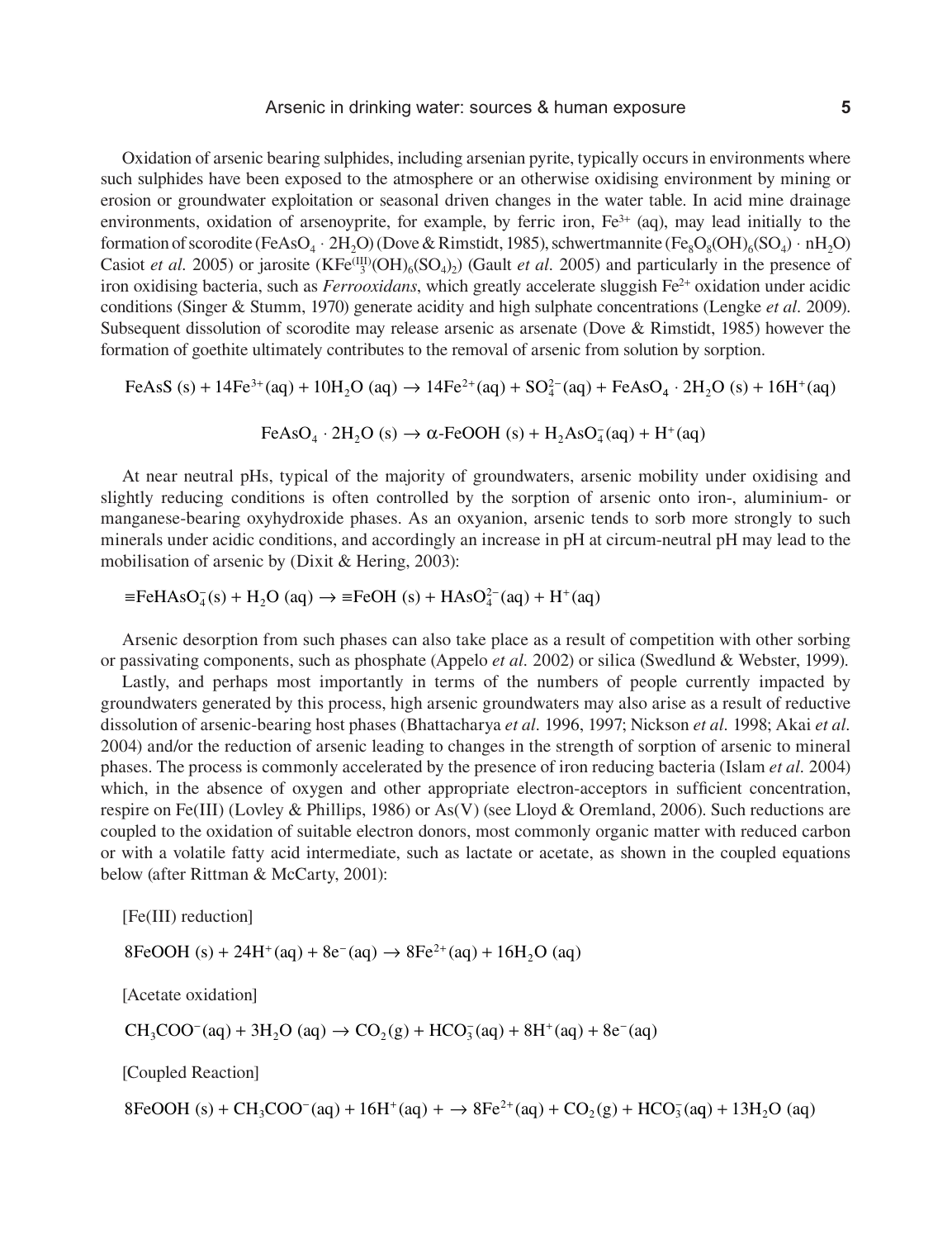#### **6** Best Practice Guide on the Control of Arsenic in Drinking Water

The required coupling of these reactions with organic matter means that the distribution and bioavailability of organic matter within aquifer sediments likely plays a major role in controlling the local mobilisation of arsenic into groundwaters. Additionally, it means that the anthropogenic addition of relatively labile reduced carbon sources may accelerate rates of arsenic mobilisation – this has been observed on short timescales upon the deliberation addition of glucose (Harvey *et al.* 2002), the amendment of soils with compost (for remediation of heavy metals) (Hartley *et al.* 2009) and where aquifers have become contaminated by hydrocarbons (Burgess & Pinto, 2005). This has led to speculation that massive groundwater abstraction in areas such as Bangladesh may lead to the ingress of relatively reactive surface-derived organic carbon into arsenic-prone aquifers and result in accelerated mobilisation of arsenic and a secular increase in groundwater arsenic hazard (Harvey *et al.* 2002). Whilst plausible, at the time of writing there was an ongoing vigorous debate in the scientific community as to the importance or otherwise of this potential process (Harvey *et al.* 2002; van Geen *et al.* 2003; Polya & Charlet, 2009; Neumann *et al.* 2010; McArthur *et al.* 2011; Lawson *et al.* 2013; Lawson *et al.* 2016).

The biogeochemistry of arsenic in shallow reducing aquifers is complex and closely coupled with the – also complex – cycling of iron, sulphur and other major crustal components. It is beyond the scope of this chapter to address these in any detail but for further information the reader is referred to BGS & DPHE (1999), Smedley and Kinniburgh (2002), Charlet and Polya (2006), Lloyd *et al.* (2006), Polya and Charlet (2009), Ravenscroft *et al.* (2009), and Polya and Lawson (2015) and references therein.

#### *1.2.1.3 Slow arsenic removal processes*

Even where there is extensive mobilization of arsenic from synthetic or natural materials in groundwaters (or surface waters), dispersion processes may lead to arsenic not reaching concentrations in potential water supplies above  $10 \mu g/L$  – whether such elevated concentrations are reached depends upon the balance of rates of arsenic mobilization and arsenic removal by natural or other processes.

For example, in shallow high arsenic groundwaters in sedimentary aquifers in Bengal, the very flat topography gives rise to very low hydraulic gradients and accordingly the rates at which arsenic is flushed out of these aquifers is very low, taking place typically over 1000 or 10,000 year timescales (Smedley & Kinniburgh, 2002) – in such circumstances, the slow arsenic removal processes leads to a maintenance of relatively high arsenic concentrations in groundwater (Charlet & Polya, 2006; van Geen *et al.* 2008).

The paragenesis of secondary mineral formation within these aquifer may also impact the efficiency of arsenic removal processes – for example, Coker *et al.* (2006) note that because biogenic magnetite can more readily incorporate As(V) rather than As(III), in aquifers where reduction of Fe(III) to Fe(II) (ultimately leading to magnetite formation) takes place before reduction of  $As(V)$  to  $As(III)$ , arsenic may be removed from the groundwater by secondary iron phases, whereas where As(V) to As(III) precedes reduction of Fe(III) to Fe(II), such arsenic removal is strongly inhibited.

### **1.2.2 Nature of high arsenic groundwaters**

High arsenic groundwaters might be broadly classified into those of (i) anthropogenic origin; and those of (ii) geogenic origin. Those of anthropogenic origin may be further classified according to source – those related to acid mine drainage tend to have a distinctive water chemistry, whereas those related to contamination by pesticides, industrial chemicals and livestock growth accelerators, for example, can be highly variable in composition. High arsenic groundwaters of geogenic origin may be broadly classified (Smedley & Kinniburgh, 2002; Ravenscroft *et al.* 2009) into those made high in arsenic by (i) reductive dissolution; (ii) oxidized desorption; (iii) sulphide oxidation; and (iv) geothermal processes. There are a further number of waters for which other processes, such as evaporative concentration, are important.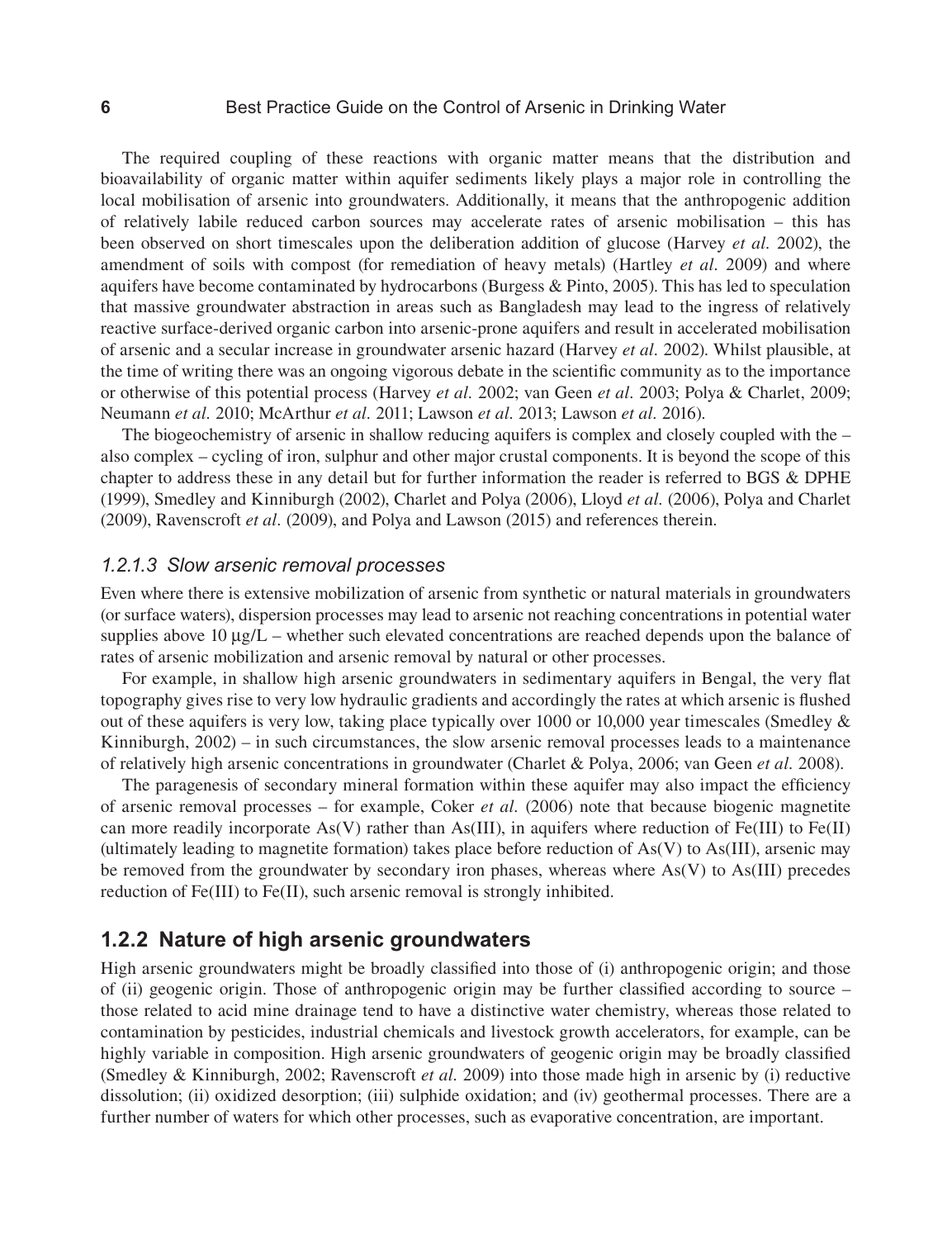High arsenic groundwaters of the reductive dissolution type (Smedley & Kinniburgh, 2002; Ravenscroft *et al.* 2009), are by far the most important in terms of number of people impacted by their use of these waters for drinking . Such aquifers are found widely across the globe but particularly in circum-Himalayan deltaic regions, such as the Bengal basin (India/Bangladesh) (Bhattacharya *et al.* 1997; BGS & DPHE, 1999), Mekong (Cambodia/Vietnam) (Polya *et al.* 2005), Red (Vietnam) (Berg *et al.* 2001) and Huhhot (China) (Smedley *et al.* 2003) river basins. These waters are typically reducing, of near neutral pH, and with relatively high Fe, Mn and  $HCO<sub>3</sub>$  and often relatively high in ammonia and phosphorus. Sulphate concentrations are generally low.

High arsenic groundwaters of the oxidized desorption type (Smedley & Kinniburgh, 2002; Ravenscroft *et al.* 2009), are also found extensively across the globe. Notable examples are found in Argentina (Smedley *et al.* 2002; Bundschuh *et al.* 2004; Bhattacharya *et al.* 2006; O'Reilly *et al.* 2010; Niccoli *et al.* 2012), the western USA and the Datong (Smedley *et al.* 2002; Guo & Wang, 2005) and Hetao (Guo *et al.* 2011) basins amongst other places. These waters are typically oxidising with measureable dissolved oxygen, and have alkaline pHs. Accordingly, iron and manganese concentrations are relatively low, but several other oxyanion types, such as those of sulphur, boron, molybdenum and vanadium, are commonly observed (e.g. Smedley *et al.* 2002; Nicolli *et al.* 2012).

High arsenic groundwaters of the sulphide oxidation type (Smedley & Kinniburgh, 2002; Ravenscroft *et al.* 2009) are typically associated with metallogenic provinces, such as those of the Rocky Mountains, Andes, and south-west England. These regions are commonly associated with present day or palaeo constructive or destructive tectonic plate boundaries. These groundwaters are typically very low pH, high in sulphate and often also high aluminium and other components strongly solubilised at low pHs. Additionally, sulphide oxidation may play a locally important role in mobilising arsenic in shallow aquifers where there are strong seasonal or secular variations in water table levels.

High arsenic geothermal waters (Smedley & Kinniburgh, 2002; Lord *et al.* 2012; Bundschuh & Maity, 2015) are found in the circum-Pacific rim in New Zealand, Phillipines, Japan, USA, Mexicoand Chile amongst other countries, as well as further afield in Turkey, Greece, UK and Iran amongst other places. Whilst not generally used for drinking water, geothermal waters do have significant impact on waters that are so used (e.g. Waikato River, New Zealand, (Webster-Brown & Lane, 2005)). Anionically these waters are typically dominated by chloride with lesser but highly variable amounts of sulphate – a reflection of their derivation at depth and more extensive water-rock reactions involved in the genesis than for the other water types described (cf. Chabotarev, 1955).

## **1.2.3 Distribution of high arsenic groundwaters**

A rough picture of the known or predicted global distribution of high arsenic groundwaters can be discerned from Table 1.1. More detailed accounts of the distribution or predicted occurrences may be found for the USA (Focazio, 1999), China (Rodriguez-Lado *et al.* 2013), Cambodia (Sovann & Polya, 2014), south-east Asia (Winkel *et al.* 2008) whilst maps of known global occurrences, including maps for each continent, are provided by Brunt *et al.* (2004) and Ravenscroft *et al.* (2009) and of predicted occurrences by Amini *et al.* (2008).

Particularly in sedimentary aquifers, arsenic distribution may be highly heterogeneous, so the mapping of an area as being of high predicted mean arsenic, or high probability of high arsenic or as a known occurrence does not necessarily mean that a well drill in that area would encounter high arsenic waters. Equally, the converse is true, high arsenic concentrations may be found in areas not so mapped. Amongst others, both Sovann and Polya (2014) and Yang *et al.* (2014) provide estimates for their models of what effectively are type I and type II misclassification errors and, whilst the specific values clearly do not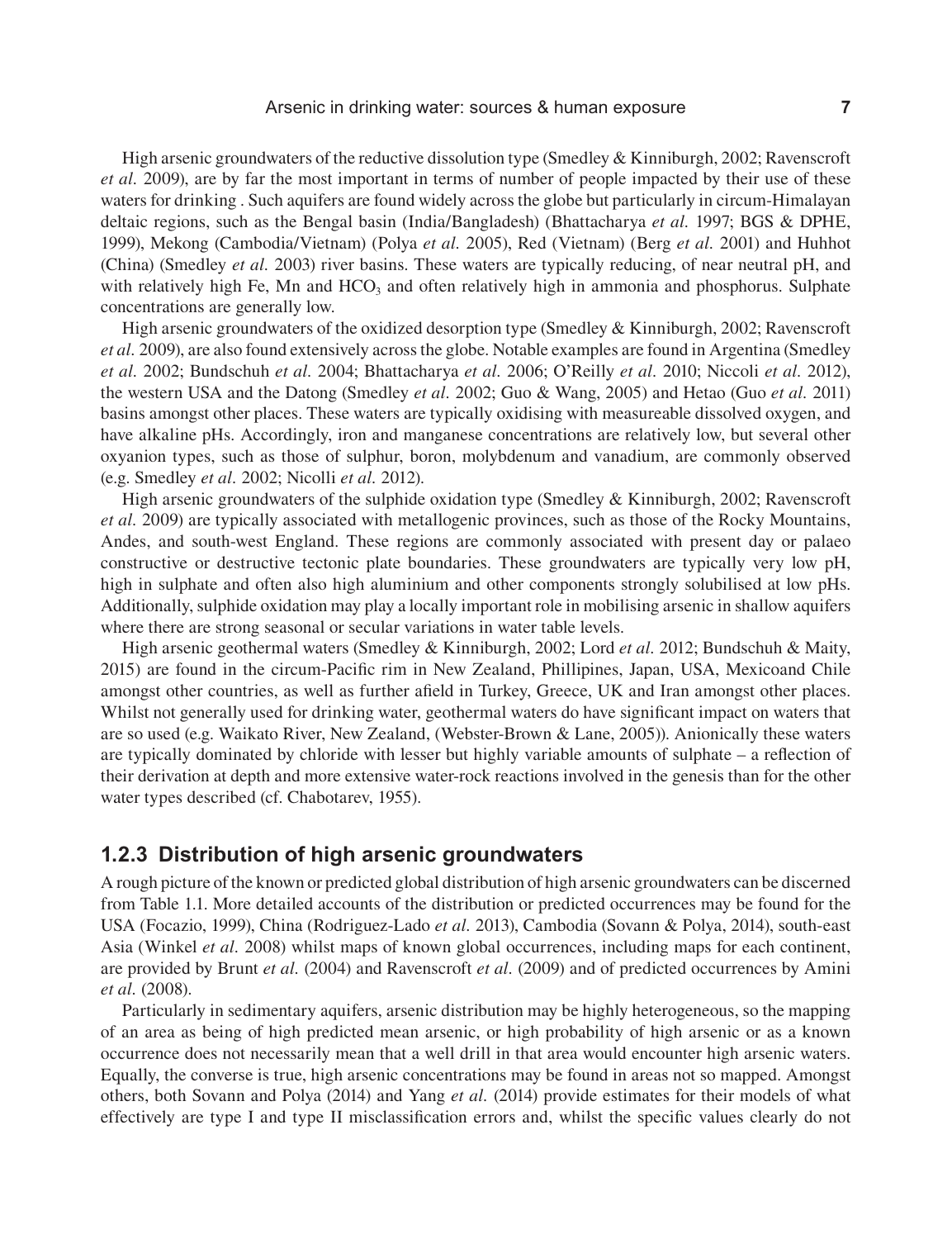Table 1.1 Populations exposed to drinking water arsenic at concentrations greater than 10 µg/L or 50 µg/L. Generally refers to peak exposure from known occurrences unless otherwise indicated. Lack of an entry does not indicate the lack of arsenic groundwater hazard. Data quality varies from substantially. Hazard may vary substantially within countries.

| <b>Country</b> | <b>Continent</b> | <b>Population Exposed to</b><br><b>Drinking Water Arsenic</b> |               | <b>Reference</b>                                                                                          |
|----------------|------------------|---------------------------------------------------------------|---------------|-----------------------------------------------------------------------------------------------------------|
|                |                  | $>50 \mu g/L$                                                 | $>10 \mu g/L$ |                                                                                                           |
| Bangladesh     | Asia             | 20,000,000                                                    | 45,000,000    | Flanagan et al. (2012); based upon<br>Johnston (2009) exposure data                                       |
| India          | Asia             | 11,000,000                                                    | 30,000,000    | Ravenscroft et al. (2007)                                                                                 |
| <b>USA</b>     | North America    | 3,000,000                                                     | 30,000,000    | Ravenscroft et al. (2007)                                                                                 |
| China          | Asia             | 5,600,000                                                     | 15,000,000    | Ravenscroft et al. (2007)                                                                                 |
| Vietnam        | Asia             | 1,500,000                                                     | 8,000,000     | Winkel et al. (2011) (N); Berg et al.<br>(2007) (S) for 10 µg/L; Ravenscroft<br>et al. (2007) for 50 µg/L |
| Myanmar        | Asia             | 2,500,000                                                     | 6,250,000*    | Ravenscroft et al. (2009) Table 9.9                                                                       |
| Pakistan       | Asia             | 2,000,000                                                     | 6,000,000     | Ravenscroft et al. (2009); Table 5.16                                                                     |
| Argentina      | South America    | 1,600,000                                                     | 4,000,000     | McClintock et al. (2012)                                                                                  |
| Nepal          | Asia             | 550,000                                                       | 2,500,000     | Ravenscroft et al. (2009); Table 5.16                                                                     |
| Mexico         | North America    | 450,000                                                       | 2,000,000*    | McClintock et al. (2012) for 50 µg/L;<br>Ravenscroft et al. (2007) for 10 µg/L                            |
| Hungary        | Europe           | 500,000                                                       | 1,250,000*    | Ravenscroft et al. (2009) Table 9.9                                                                       |
| Peru           | South America    | 250,000                                                       | 625,000*      | Castro de Esparza (2009)                                                                                  |
| Chile          | South America    | 500,000                                                       | 500,000       | Castro de Esparza (2009)                                                                                  |
| Afghanistan    | Asia             | 200,000*                                                      | 500,000       | Ravenscroft et al. (2009)                                                                                 |
| Cambodia       | Asia             | 100,000                                                       | 250,000*      | Sampson et al. (2008)                                                                                     |
| <b>Bolivia</b> | South America    | 200,000                                                       | 200,000       | McClintock et al. (2012)                                                                                  |
| Croatia        | Europe           | 80,000*                                                       | 200,000       | Ravenscroft et al. (2009) Table 9.9                                                                       |
| Serbia         | Europe           | 60,000*                                                       | 200,000       | Jovanovic et al. (2011)                                                                                   |
| France         | Europe           | 17,000                                                        | 200,000       | Ravenscroft et al. (2009) Table 9.9                                                                       |
| Thailand       | Asia             | 15,000                                                        | 37,500*       | Ravenscroft et al. (2009)                                                                                 |
| Ecuador        | South America    | 3000                                                          | 7500*         | McClintock et al. (2012)                                                                                  |
| Colombia       | South America    | 3000                                                          | 7500*         | McClintock et al. (2012                                                                                   |
| Nicaragua      | North America    | 3000                                                          | 7500*         | McClintock et al. (2012)                                                                                  |
| El Salvador    | North America    | 3000                                                          | 7500*         | McClintock et al. (2012)                                                                                  |
| Honduras       | North America    | 3000                                                          | 7500*         | McClintock et al. (2012)                                                                                  |
| Guatemala      | North America    | 3000                                                          | 7500*         | McClintock et al. (2012)                                                                                  |
| Switzerland    | Europe           | 2000*                                                         | 5000          | Ravenscroft et al. (2009)                                                                                 |
| Greece         | Europe           | 2000*                                                         | 5000          | Ravenscroft et al. (2009)                                                                                 |
| Cameroon       | Africa           | 1600*                                                         | 4000          | Ravenscroft et al. (2009)                                                                                 |

\* Indicates estimated from 10 µg/L or 50 µg/L datum as appropriate.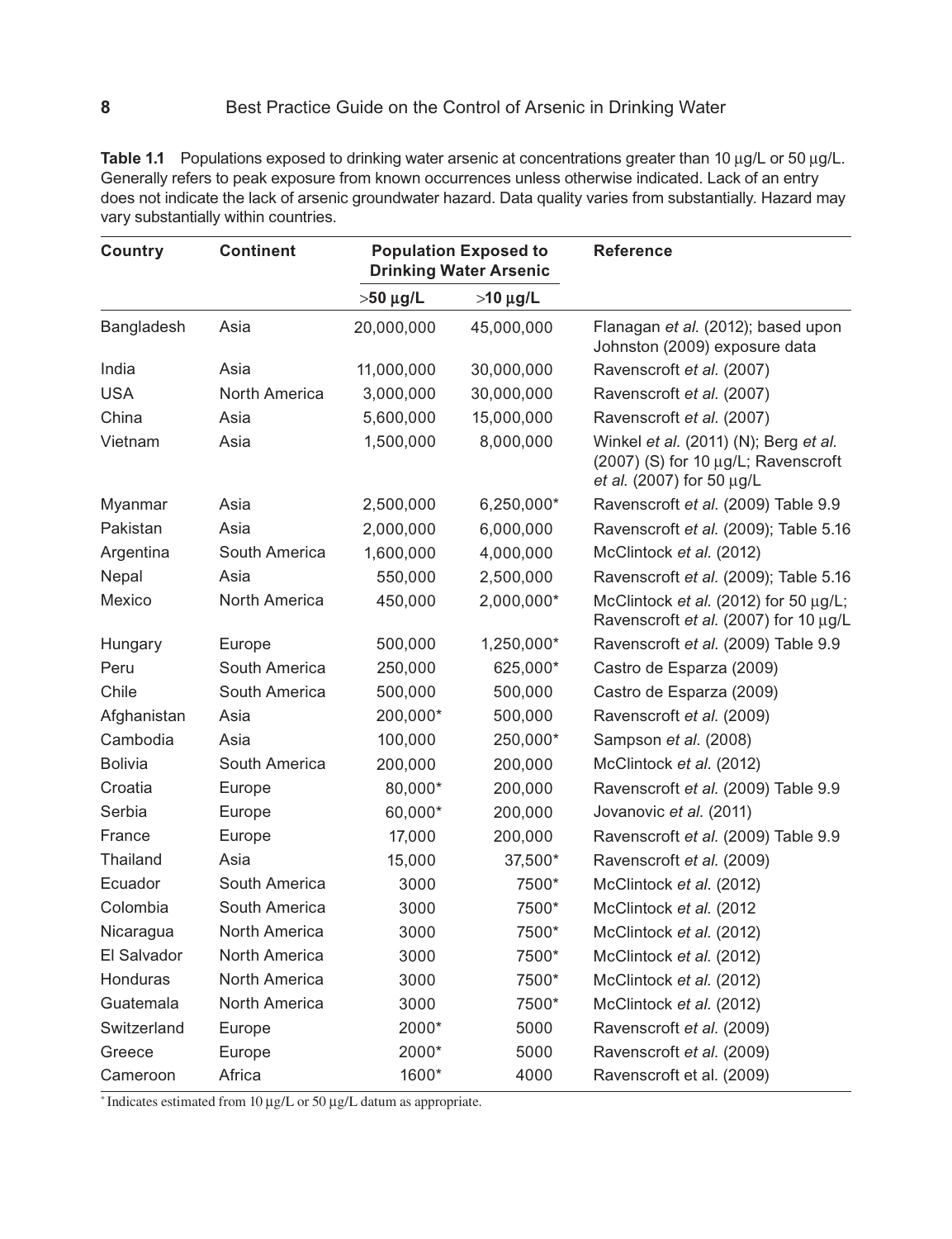apply to other models and areas, they do give an indication of the scale of possible misclassification errors. Whilst all of these observation-based and model-based distributions are useful for scoping studies, decisions regarding the utilisation of a particular well for drinking water should be based on actual reliable measurement(s) of arsenic concentration.

## **1.3 ARSENIC IN SURFACE WATER SOURCES**

Arsenic in most surface waters tends to be low, mostly considerably lower than 10 µg/L. However, there are notable exceptions, particularly in geothermal areas, highly evaporated inland lakes, upland peat-dominated catchments, surface waters fed by high arsenic groundwaters and in anthropogenically contaminated waters. As with anthropogenically polluted groundwater systems, anthropogenic sources of arsenic in surface water systems include use and disposal of inorganic arsenic, municipal waste sites, industrial waste sites, mining and/or smelting and the sites in which there has been the manufacture and/or use of arsenic-based wood preservatives, herbicides or pesticides (Welch *et al.* 2000). In both systems with arsenic of geogenic origin and those with arsenic of anthropogenic origin, concentrations may vary on a cyclic seasonal or diurnal basis (e.g. Kuhn & Sigg, 1993; Rowland *et al.* 2011; Ullrich *et al.* 2013) or – not only but particularly where there are anthropogenic inputs–on an irregular or secular basis (e.g. Gault *et al.* 2003a).

Unpolluted rain water and snow typically contains less than 1 µg/L arsenic, although Crecelius (1975) reports as much as 16 µg/L arsenic in rainwater polluted by smelters and Dousova *et al.* (2007) report as much as 70 µg/L arsenic in ice accretions impacted by industrial airborne emissions. Cuoco *et al.* (2013) observed concentrations as high as nearly 7 µg/L in rainwater impacted by volcanic plume emissions.

Most unpolluted rivers contain less than  $4 \mu g/L$  arsenic, although concentrations of 10s, 100s or even 1000s of µg/L of arsenic have been recorded in rivers impacted by geogenic arsenic from acid rock drainage (Routh *et al.* 2007) or geothermal areas (Li *et al.* 2014) or anthropogenic arsenic from mining (Gault *et al.* 2005), smelting or other industrial effluent (Gault *et al.* 2003b; Smedley & Kinniburgh, 2002), geothermal plants (Robinson *et al.* 1995; Polya *et al.* 2003b; Pascua *et al.* 2005), or from run-off from pesticide-treated agricultural areas (Törnqvist *et al.* 2011). Additionally, arsenic concentrations of around 10 µg/L have been observed in upland peat-dominated catchments (Rothwell *et al.* 2009) particularly in waters with high humic acid concentrations (Buschmann *et al.* 2006; Neal *et al.* 2010) reflecting the potential for peats to accumulate significant concentrations of arsenic (McArthur *et al.* 2001) from both geogenic and, often more importantly, anthropogenic sources (Nieminen *et al.* 2000; Küttner *et al.* 2014)) and the abilities of Fe(III)-oxide phases (Langner *et al.* 2014) and organic sulphur (Langner *et al.* 2012) to sequester arsenic.

Unpolluted lake waters typically contain less than 2  $\mu$ g/L arsenic, although lake waters subject to natural evaporative concentration (e.g. Mono Lake, California) may contain 10,000s of µg/L of arsenic (Oremland & Stolz, 2003) and 100s µg/L arsenic have been recorded (Freeman *et al.* 1986) in the geothermallyimpacted Lake Ohakuri in New Zealand. Arsenic in polluted lakes may commonly considerably exceed 10 or even 50 µg/L (e.g. Mystic Lakes of the Lake Aberjona watershed, Aurillio *et al.* (1994).

Seawater typically contains less than 2  $\mu$ g/L arsenic (Andreae, 1979).

## **1.4 GLOBAL EXPOSURE SCENARIO**

#### **1.4.1 Exposure routes**

Human exposure to chemicals in the environment may take place through a variety of routes – these include: (i) ingestion of water and other fluids; (ii) ingestion of food; (iii) ingestion of soil; (iv) inhalation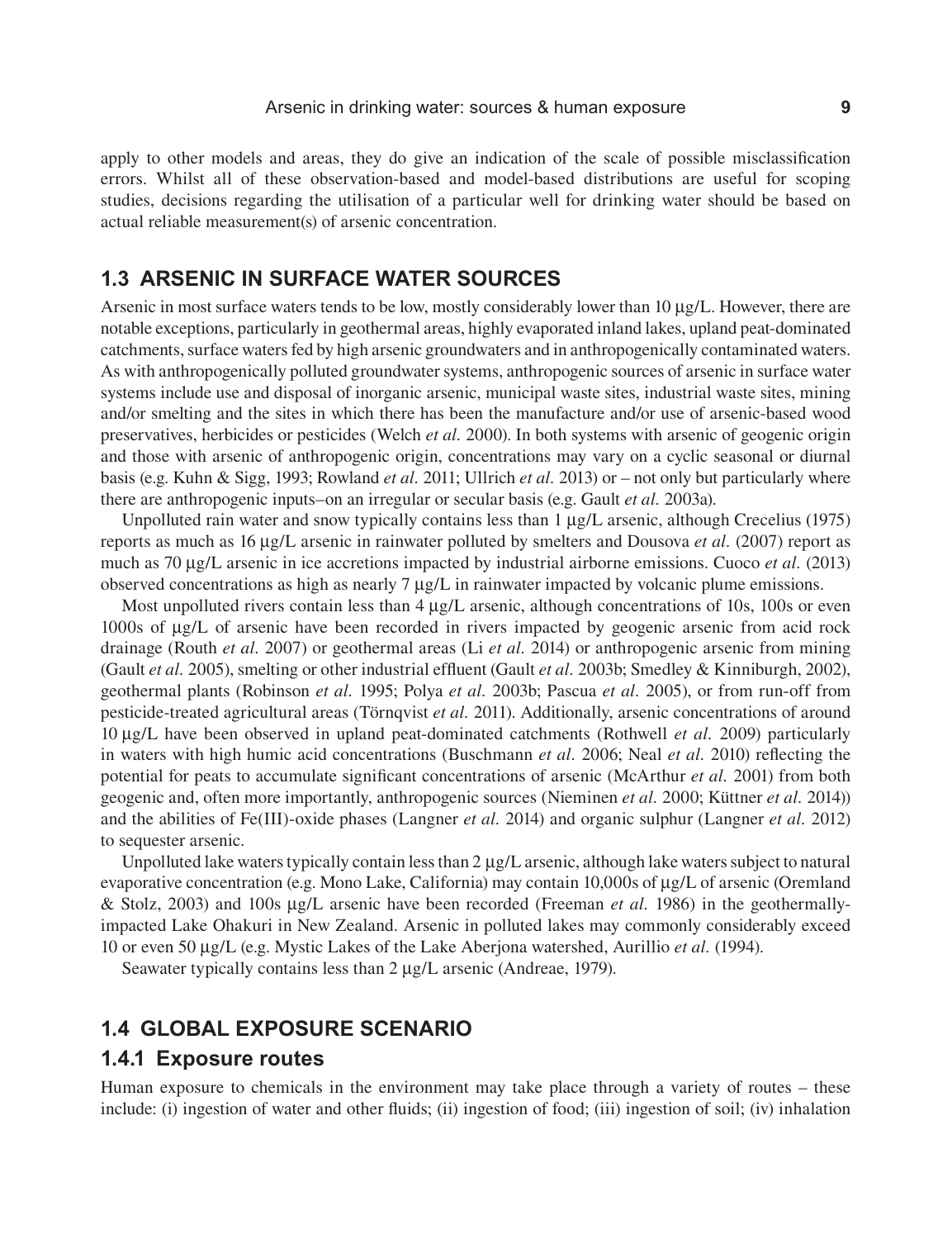of gas and particulates; and through (v) dermal contact. Other than in relatively restricted environments, such as occupational settings, or to restricted sub-populations, human exposure to arsenic is predominately through ingestion of water and other fluids and through ingestion of food, particularly rice and seafood, as a result of arsenic concentrations in the uncooked foodstuff and/or introduction of arsenic through the cooking process. Much of the arsenic ingested from seafood has been thought to be relatively non-toxic compared to the inorganic arsenicals typically predominating in water supplies. Accordingly, and also because the focus of this volume is on drinking water, exposure through drinking water and the food chain are covered in more detail in Sections 1.5 and 1.6 respectively, whilst the other exposure routes are only considered briefly below.

## **1.4.2 Exposure and bioavailability**

The chemical form of a chemical component, including that of arsenic, may be critical in determining the extent to which it is taken up by the body. Therefore, particularly in the development of unbiased risk assessment models, it is important to distinguish between "exposure" and "bioavailability" and have knowledge of how chemical speciation impacts on the relationship between these two parameters. "Bioavailability" is defined here, following Ng *et al.* (2010) and NRC (2003) as "the amount of a contaminant that is absorbed into the body following skin contact, ingestion or inhalation" and differs from "Exposure" which is widely calculated on the conservative basis that a chemical is 100% bioavailable. However, bioavailability is normally lower to varying degrees than exposure largely because of (i) the inefficiency of passage of the chemical across physiological membranes, such as the skin or gut lumen; and (ii) in the case of an ingestion route, the solubility of the chemical in the gastrointenstinal tract. The proportion of an ingested chemical contaminant that is solubilised in the gut is often referred to as the "Bioaccessibility" (e.g. Ng *et al.* 2010; Cave *et al.* 2013). "Bioavailability" may be determined through the measurement various biological endpoints, such as concentration in blood, urine, faeces, adipose tissue (Ng *et al.* 2010), hair or nails (Gault *et al.* 2008; Button *et al.* 2009) or various other biomonitoring markers, for example DNA adduct formation or P<sub>450</sub> monooxygenase induction (Ng *et al.* 2010).

# **1.5 EXPOSURE THROUGH DRINKING WATER**

# **1.5.1 Global distribution of exposure to high arsenic (>10 µg/L) drinking water**

Drinking water is the dominant contributor in areas where groundwater (and sometimes surface waters) with elevated arsenic concentrations are utilized as the main drinking water supply (e.g. Mondal *et al.*) 2010; WHO, 2011). Such is the case in many south and south-east Asian countries (Ng *et al.* 2003), with the most notable occurrences to date being those of West Bengal (India) and Bangladesh, where estimates reach 100 million people at risk of consuming drinking water with concentrations exceeding the WHO provisional guide value of 10 µg As/L (Chakraborti *et al.* 2009; Chakraborti *et al.* 2010). The impact in Bangladesh alone is so severe that epidemiologist Allan Smith from the University of California, Berkeley has described it "the largest mass poisoning of a population in history", worse than both the 1984 Bhopal industrial poison gas tragedy and the Chernobyl nuclear plant disaster in 1986 (Smith *et al.* 2000). Flanagan *et al.* (2012) estimate over 40,000 arsenic attributable excess deaths per annum for Bangladesh, based on exposure data from Johnston (2009) and the epidemiological data of Sohel *et al.* (2009). Although the problem is most recognised in these developing Asian countries, As exposure through drinking water is a global issue, with concentrations of  $>10 \mu g$  As/L being found in water supplies in countries on all continents (Petrusevski *et al.* 2007). Table 1.1 shows a recently updated sketch of the global extent of high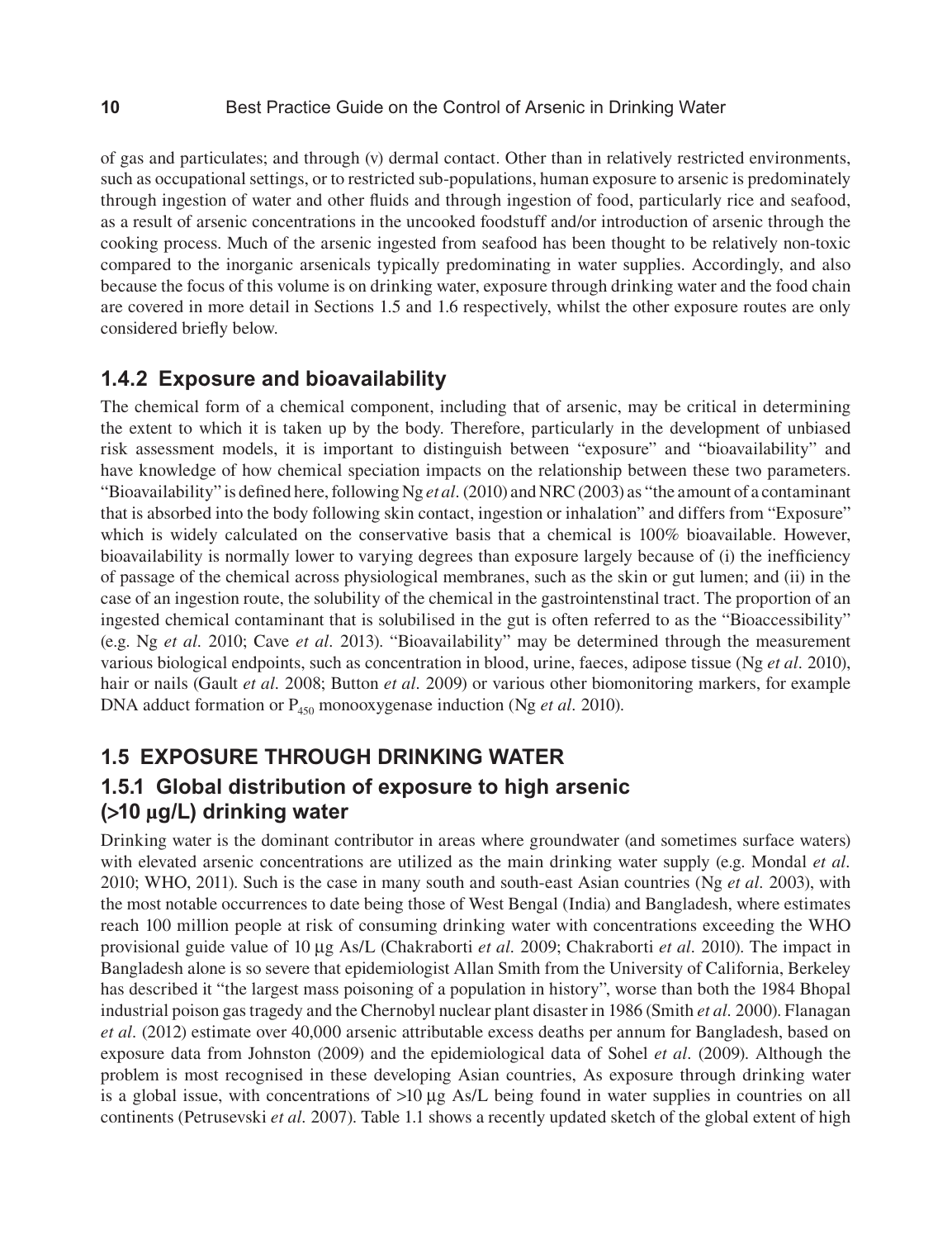arsenic drinking water together with estimates of the population exposed for each country known to be significantly affected.

High drinking exposures to arsenic are largely in regions of world where there is a significant reliance on groundwater for drinking water. In Bangladesh, for example, exposure results largely from the installation of tube wells tapping into naturally As-rich aquifers. This was increasingly carried out from the 1970s as a measure to counter the high occurrence of diarrheal diseases resulting in part from the consumption of bacterially contaminated standing surface waters (Smith *et al.* 2000). Whilst the most extensive exposures are currently in developing countries, there are also notable exposures in developed counties. For example, in the USA approximately 15% of the population rely on private water supplies (PWS) for drinking water (Steinmaus *et al.* 2005), whilst the figure is much higher in some states, e.g. 40% in New Hampshire, Maine and Vermont (Peters *et al.* 1999). Across the USA, Focazio *et al.* (1999) estimated around 8% of water supply systems exceeded 10 µg As/L and Welch *et al.* (2000) estimated around 10% of sampled US groundwaters to have arsenic concentrations above  $10 \mu g$  As/L. Again, this figure is higher in some states, for example, 20–30% for wells surveyed in New England (Ayotte *et al.* 2006; Ayotte *et al.* 2017).

### **1.5.2 Drinking water intake rates**

Quantifying water consumption, expressed as an (Water) "Intake Rate" (IR) is pivotal to quantitatively assessing exposure to arsenic from drinking water. It is also helpful to assessing arsenic-attributable health risks from contaminated well water (Watanabe *et al.* 2004) (although this may also be determined by epidemiological studies; e.g. Argos *et al.* (2010)). In many cases, regulatory bodies such as the USEPA and WHO have used a notional fixed "typical" IR of 2 L/day for 60 kg adults in order to estimate exposures and arsenic-attributable health risks and this figure has been widely adopted by many groups (Hossain *et al.* 2013). This has been developed at a whole population level in countries in the Global North in largely temperature or cool climatic zones (e.g. USA, Canada, northern Europe) but the many factors modifying IR are highly variable by region. Age, gender, body weight, occupation and more importantly climate are all important considerations. Assuming a default value in a country of the Global South (e.g. Bangladesh, Cambodia, Myanmar) with a warmer climate, and many of whose population partakes in more outdoor physical labour, could likely underestimate total As exposure from drinking water. Global water consumption data are sparse for developing regions but several studies have addressed the issue (e.g. Hossain *et al.* (2013), Milton *et al.* (2006), Watanabe *et al.* (2004)). Patterns of global water consumption highlight the differences in consumption between the USA and Canada and the developing region of South East Asia. The warmer climates of Bangladesh, India, Cambodia, Vietnam and Taiwan result in higher rates of consumption, in some cases reaching 6 L/day in rural communities prone to physical outdoor labour (Watanabe *et al.* 2004). This raises the concern that in zones where population exposure is already highest, the problem may be exacerbated by higher rates of As ingestion due to the higher bodily demands of fluid for people living in these environments.

Even in countries of the Global North, drinking water intake rates may differ substantially from the 2 L/person/day. Notably, Mons *et al.* (2007) review estimates of cold tap water consumption in several countries of the Global North, notably The Netherlands, Great Britain, Germany and Australia – they found mean daily consumptions varying from 0.1 to 1.55 L/person/day, identified the Poisson distribution to best fit the distribution of water consumption rates and emphasized the importance of using country specific data for evaluation of risk associated with water consumption. For the USA, the USEPA (2011) has provided such detailed exposure factors, tabulating mean and 95th percentile drinking water ingestion rates and drinking water ingestion rates/kg-bw for 13 different age classes for children and adults, as well as noting the different consumption rates for both pregnant women and for lactating women.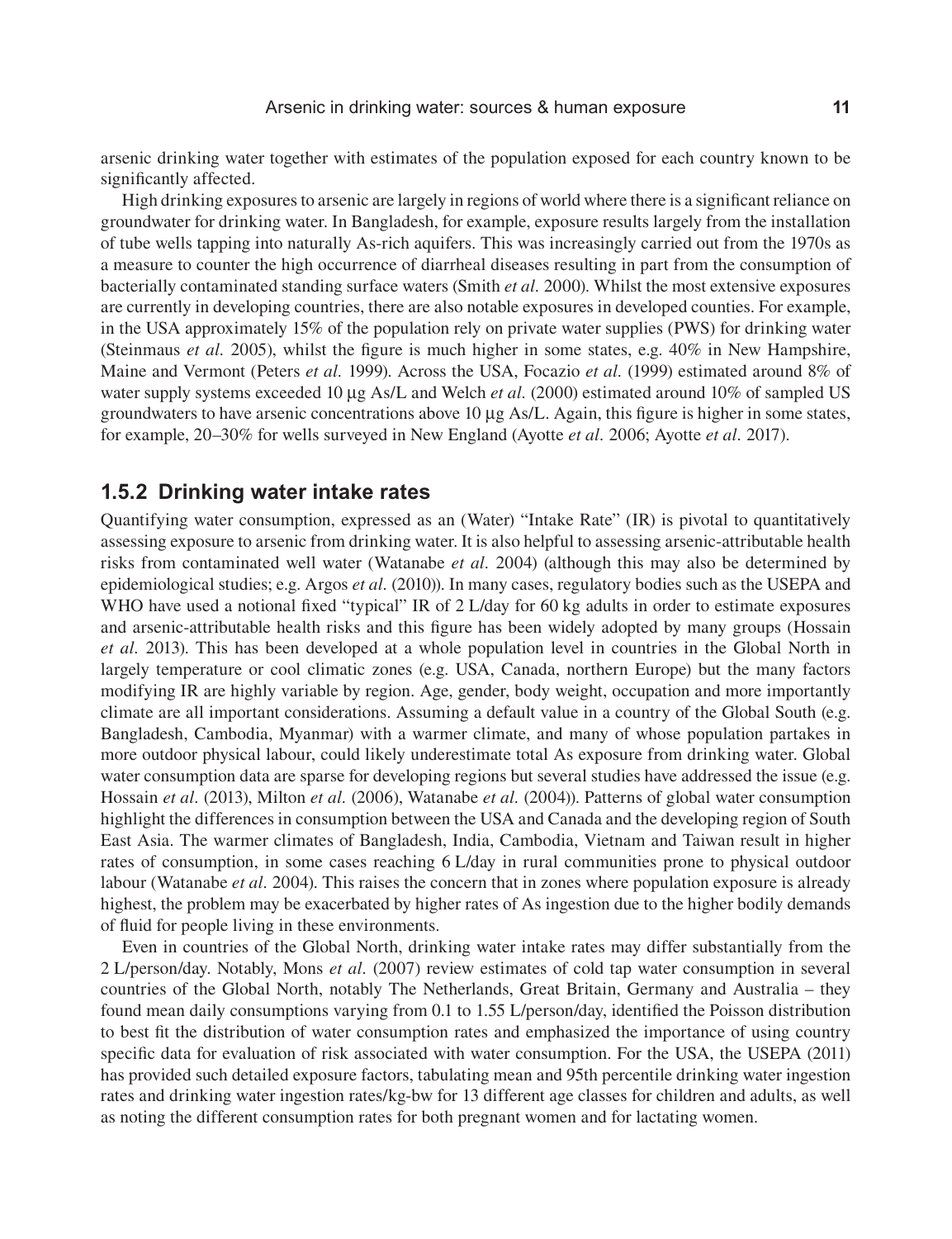#### **12** Best Practice Guide on the Control of Arsenic in Drinking Water

Lastly, although the use of more accurate consumption data may lead to more accurate exposure and health risk assessment, such assessment needs to take in account the model intake rates actually used by epidemiological studies. If, for example, such studies are based on an erroneous drinking water consumption rate of 2 L/person/day, risk assessments incorporating a more accurate datum, say 1 L/person/day, could erroneously underestimate health risks unless the epidemiological data themselves were suitably adjusted.

Several studies also found variation between males and females and age groups, where studied, also showed significant differences. In a study in Bangladesh (Khan *et al.* 2009) adult average IR was reported at 2.88 L/day in contrast to a child (≤13 years) IR of 1.41 L/day. Similarly, in West Bengal, IRs for adults and children (≤11 years) were found to be 3.5 and 2 L/day respectively (Chowdhury *et al.* 2001). Findings were similar in a more recent West Bengal study group with adult and child (≤15 years) IRs of 3.49 and 2.14 L/day respectively, and – values with respect to relative to bodyweight of around 71 ml/kg-bw/day and 87 ml/kg-bw/day for adults and children respectively. Differences have also been observed between rural and urban populations, again most likely as a result of manual labour associated with rural lifestyles. Average consumption in a rural Bangladeshi population was found to be 3.1 L/day in comparison to 2.75 L/day in an urban population (Watanabe *et al.* 2004). The findings of this study in particular have relevance beyond Bangladesh due to, as previously mentioned, the significant number of people in rural areas rely on PWS in developed countries. Factors such as occupation and time spent outdoors, for example in agricultural work, should all be taken into consideration when performing exposure and risk calculations during risk analyses.

## **1.6 EXPOSURE THROUGH THE FOOD CHAIN**

An assessment of exposure to inorganic arsenic (iAs) from drinking water might prudently also consider how exposure from other dietary sources adds to the overall exposure – in particular, it is noted that cases could arise where daily arsenic exposure from drinking water alone might be less than recommended (e.g. EFSA, 2009; JECFA, 2010; EFSA, 2014) values, yet the combined exposure from both drinking water and other dietary sources may exceed these values. Accordingly, arsenic exposure from non-drinking-water dietary sources is briefly considered here.

Non-water dietary sources are the predominant source of exposure to iAs for most of the world's population. Seafood and rice constitute dietary sources that warrant further comment here, however it is recognized that – for the most part – seafood, although often high in total arsenic, is typically low in iAs (<0.1%, Ruttens *et al.* (2012)), and, for those not on a high rice diet, there are a broad range of dietary sources. Xue *et al.* (2010), for example, based on food consumption and food arsenic concentration data from the National Health and Nutrition Examination Survey (NHANES), report the major dietary contributors to iAs exposure for the general U.S. population to be vegetables (24%), fruit juices & fruits (18%), rice (17%), beer & wine (12%), and flour, corn & wheat (11%), with the mean total and iAs intakes from food for the U.S. population estimated to be 0.38 µg/kg-bw/day and 0.05 µg/kg-bw/day, respectively. In Europe, the pattern is similar (EFSA, 2009), with "cereal grains and cereal based products, food for special dietary uses, bottled water, coffee, beer, rice grains  $\&$  rice based products, fish and vegetables contributing to [overall] arsenic exposure" (FAO/WHO, 2011), with the median total arsenic intake for the European population estimated to be 0.94–1.22 µg/kg-bw/day, with the equivalent 95th percentile values being 3.16–3.38 µg/kg-bw/day. The recognition of the impact of relatively high inorganic arsenic uptake has now led to changes to European regulation of inorganic arsenic in rice (EC, 2015).

Rice consumption determines a major proportion of the difference between the mean and 95th total arsenic intake values reported by EFSA (2009) – whilst rice forms only around 4% of the European diet, for over 3,000,000,000 people around the world, rice is the dominant source of calories, and in many cases,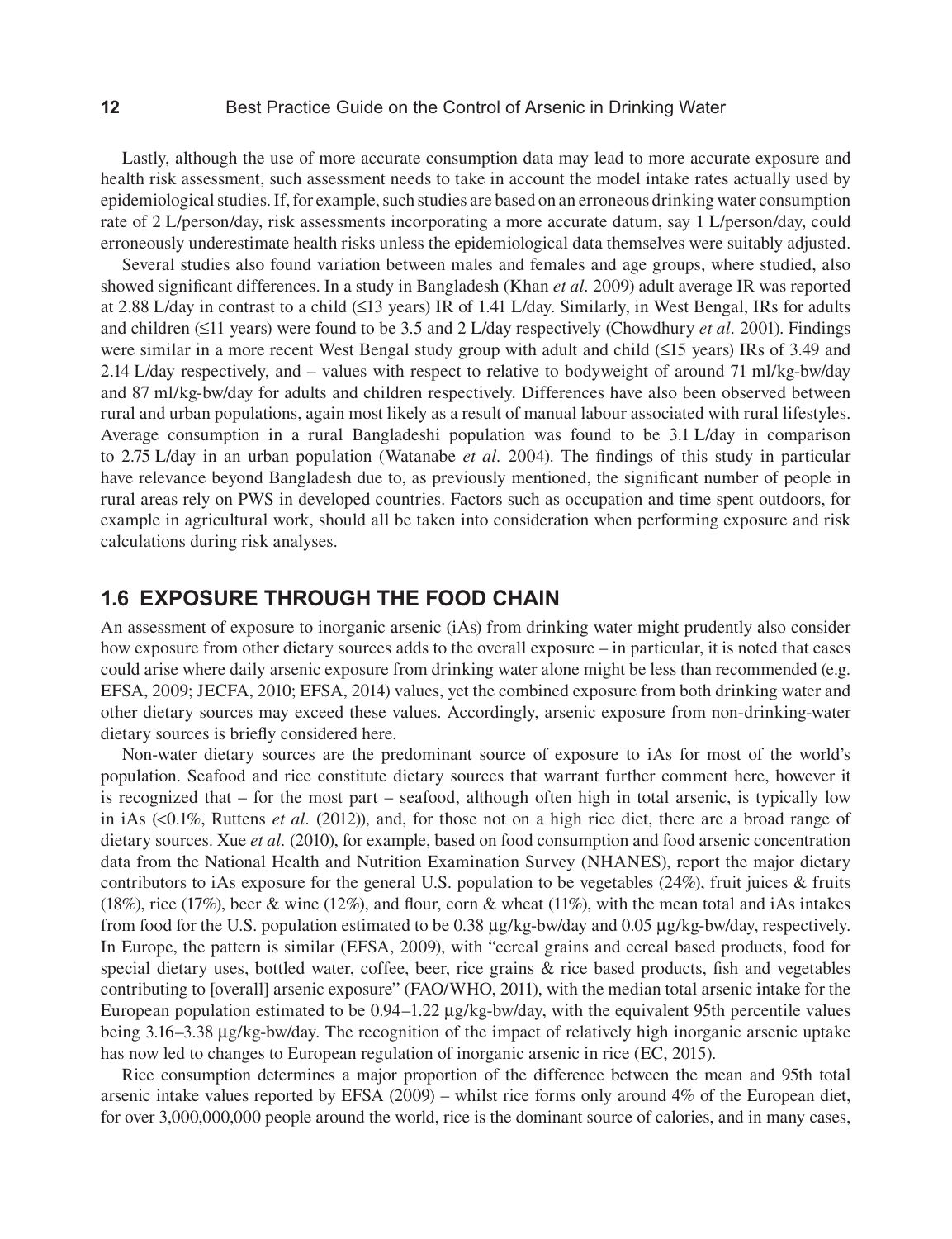also of iAs. Of the carbohydrate staples, rice is particularly susceptible to taking up high concentrations of inorganic arsenic, largely as a result of its widespread cultivation in flooded paddy fields, which create reducing conditions under which the neutral As(III) species,  $H_3ASO_3$  (aq) predominates and enters rice plant cells through aquaporin water/silicic acid transport channels. Rice iAs contents vary widely between 10s and 100s μg/kg-dw and several percent of rice consumed globally contains greater than 180 µg iAs/kg-dw, a concentration above which Banerjee *et al.* (2013) have observed elevated micronuclei frequency in urothelial cells in a West Bengal (India) cohort consuming rice as a staple (~500 g/day).

# **1.7 IMPORTANCE OF NON-ARSENIC PARAMETERS**

Whilst this chapter has focussed on arsenic distribution in source waters for water supply systems, it is worth noting that measureable parameters other than arsenic may also be of considerable importance when assessing the utility of a source water, assessing overall risks associated with a water supply, evaluating remediation options for other considerations in the preparation of an effective water safety plan. For example, it is noted that:

- (i) The effectiveness of some remediation options for high arsenic waters have been shown to be strongly impacted by the presence of other constituents, notably suspended particulates, organic matter, iron and phosphate (cf. Chiew *et al.* 2009).
- (ii) It has been speculated that the presence of other constituents may modify dose-response relationships in those chronically exposed to high arsenic drinking water (cf. Tseng, 2002; Ting *et al.* 2010 & references therein). An example relates to "blackfoot disease" – a disease characterised by "progressive discolouration of the skin extending from the toes gradually upward toward the ankles …and …numbness …before the development of gangrene [and in some cases] spontaneous amputation" (Tseng *et al.* 2002). "Blackfoot disease" in Taiwan was thought by some to be the result of combined high humic and arsenic concentrations in drinking water (see Tseng *et al.* 2002) although the direct (Lu *et al.* 1990) or confounding role of humic substances in the etiology of "blackfoot disease" is questioned (Tseng *et al.* 2005) or largely discredited by others (Engel *et al.* 1994).
- (iii) Particularly in developing rural areas, questions have been raised and there has been considerable discussion over the possible substitution of water-borne pathogen attributable health risks for waterborne arsenic attributable health risks when improved arsenic-remediated water supply options are put in place (Esrey *et al.* 1996; Howard *et al.* 2003, 2007; Clasen *et al.* 2003, 2004; Lokuge *et al.* 2004; Van Geen *et al.* 2011; Mondal *et al.* 2014) – accordingly analysis of arsenic-impacted water supplies for microbiological quality may also be indicated.

# **1.8 CONCLUSIONS**

Arsenic is a widespread trace constituent of groundwaters in many parts of the world, with well over 100,000,000 people exposed to this hazard through consumption as drinking water: this has given rise to devastating health impacts. Understanding the distribution of arsenic in groundwaters and remediating those used as drinking or cooking waters therefore represent endeavours of great importance.

# **1.9 ACKNOWLEDGEMENTS**

DP acknowledges funding from NERC (Standard Research Grant NE/J023833/1) as well prior funding from EPSRC, the European Commission, notably for AquaTRAIN MRTN and EU ASIALINIK CALIBRE,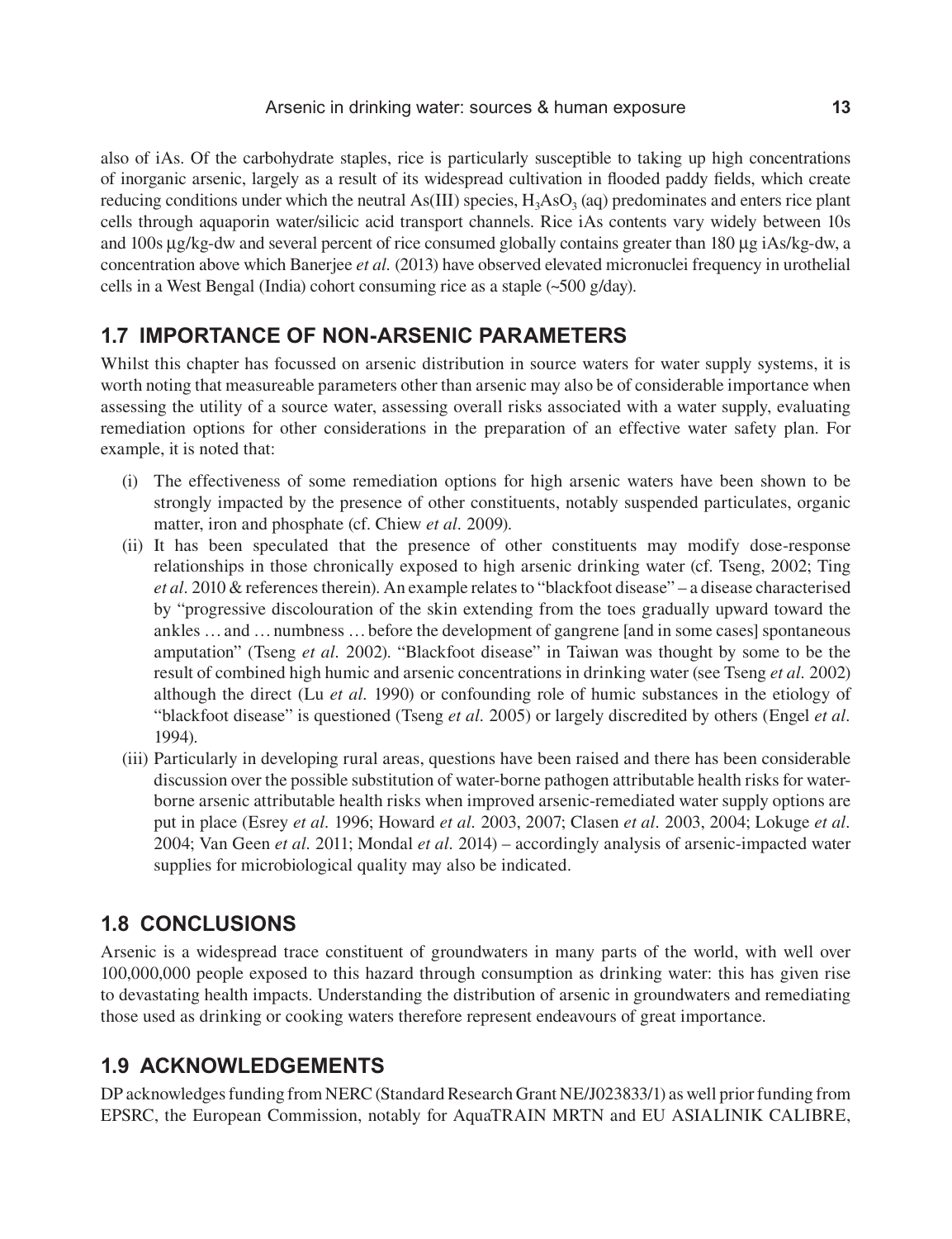and the British Council, notably for UKIERI PRAMA, the work on all of which has informed the writing of this chapter. DRSM acknowledges with thanks funding from NERC via a University of Manchester/ BUFI (Centre for Environmental Geochemistry, British Geological Survey) PhD studentship (Contract No. GA/125/017, BUFI Ref: S204.2. The views expressed here do not necessarily reflect those of any of the funders or individuals who assistance we acknowledge here.

## **1.10 REFERENCES**

- Abernathy C., Marcua W., Chen C., Gibb H. and White P. (1989). Memorandum to Cook P, Office of Drinking Water, USEPA, and Preuss P, Office of Regulatory Support and Scientific Management, USEPA. Report on Arsenic (As) Workgroup Meetings, 1989.
- Ahsan H., Chen Y., Parvez F., Argos M., Hussain A. I., Momotaj H., Levy D., van Geen A., Howe G. and Graziano J. (2005). Health Effects of Arsenic Longitudinal Study (HEALS): description of a multidisciplinary epidemiologic investigation. *Journal of Exposure Science and Environmental Epidemiology*, **16**, 191–205.
- Akai J., Izumi K., Fukuhara H., Masuda H., Nakano S., Yoshimura T., Ohfuji H., Anawar H. M. and Akai K. (2004). Mineralogical and geomicrobiological investigations on groundwater arsenic enrichment in Bangladesh. *Applied Geochemistry*, **19**, 215–230.
- Amini M., Abbaspour K. C., Berg M., Winkel L., Hug S. J., Hoehn E., Yang H. and Johnson A. C. (2008). Statistical modeling of global geogenic arsenic contamination in groundwater. *Environmental Science and Technology*, **42**, 3699–3675.
- Andreae M. A. (1979). Arsenic speciation in seawater and interstitiual watersa: influence of biological-chemical interactions on the chemistry of a trace element. *Limnology and Oceanography*, **24**, 440–452.
- Appelo C. A. J., Van der Weiden M. J. J., Tournassat C. and Charlet L. (2002). Surface complexation of ferrous iron and carbonate on ferrihydrite and the mobilization of arsenic. *Environmental Science and Technology*, **36**, 3096–3103.
- Appleton J. D., Cave M. R. and Wragg J. (2012). Anthropogenic and geogenic impacts on arsenic bioassessibility in UK topsoils. *Science of the Total Environment*, **435–436**, 21–29.
- Appleyard S., Angeloni J. and Watkins R. (2006). Arsenic-rich groundwater in an urban area experiencing drought and increasing population density, Perth, Australia. *Applied Geochemistry*, **21**, 83–97.
- Argos M., Kalra T., Rathouz P. J., Chen Y., Pierce B., Parvez F., Islam T., Ahmed A., Rakibuz-Zaman M., Hasan R., Sarwar G., Slavkovich V., van Geen A., Graziano J. and Ahsan H. (2010). Arsenic exposure from drinking water, and all-cause and chronic-disease mortalities in Bangladesh (HEALS): a prospective cohort study. *Lancet*, **376**, 252–258.
- Asante K. A., Agusa T., Subramanian A., Anse-Asare O. D., Biney C. A. and Tanabe S. (2007). Contamination status of arsenic and other trace elements in drinking water and residents from Tarkwa, a historic mining township in Ghana. *Chemosphere*, **66**, 1513–1522.
- Aurillio A., Mason R. P. and Hemond H. F. (1994). Speciation and fate of arsenic in three lakes of the aberjona watershed. *Environmental Science and Technology*, **28**, 577–585.
- Ayotte J. D., Baris D., Cantor K. P., Colt J., Robinson G. R., Lubin J. H., Karagas M., Hoover R. N., Fraumeni J. F. and Silverman D. T. (2006). Bladder cancer mortality and private well use in New England: an ecological study. *Journal of Epidemiology and Community Health*, **60**, 168–172.
- Ayotte J. D. (2017). Arsenic hazard and associated health risks: New England, USA aquifers. In: Best Practice Guide on the Control of Arsenic in Drinking Water, P. Bhattacharya, D. A. Polya and D. Jovanovic (eds), IWA Publishing, Chapter A1, ISBN13: 9781843393856.
- Barringer J. L. and Reilly P. A. (2013). Arsenic in groundwater: A summary of sources and the biogeochemical and hydrogeologic factors affecting arsenic occurrence and mobility. In: Current Perspectives in Contaminant Hydrology and Water Resources Sustainability, P. M. Bradley (ed.), InTech, Rijeka, Croatia, pp. 83–116. Chapter 4.
- Berg M., Tran H. C., Nguyen T. C., Pham H. V., Schertenlieb R. and Giger W. (2001). Arsenic contamination of groundwater and drinking water in Vietnam: a human health threat. *Environmental Science and Technology*, **35**, 2621–2626.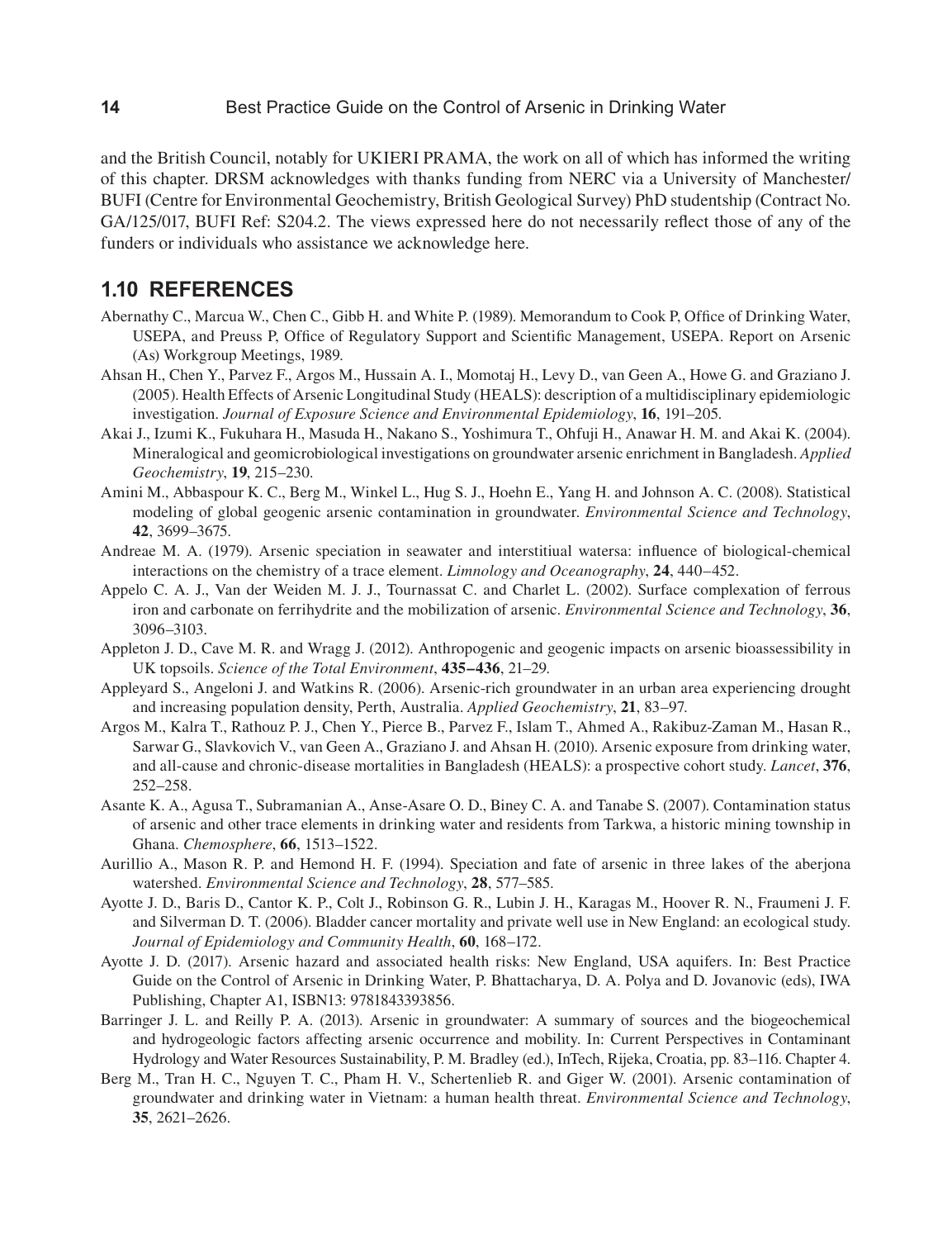- Berg M., Sengel C., Trang P. T. K., Hung-Viet P., Sampson M. L., Leng M., Samreth S. and Fredericks D. (2007). Magnitude of arsenic pollution in the Mekong and Red River Deltas—Cambodia and Vietnam. *Science of the Total Environment*, **372**, 413–425.
- BGS and DPHE (1999). Arsenic contamination of groundwatre in Bangladesh. In: D. G. Kinniburgh and P. L. Smedley (eds), British Geological Survey Technical Report WC/00/19. British Geological Survey, Keyworth.
- Bhattacharya P., Chatterjee D. and Jacks G. (1996). Safeguarding groundwater from arseniferous aquifers. In Proceedings 22nd WEDC Conference "Reaching the Unreached: Challenges for the 21st Century", New Delhi, India, pp. 258–261.
- Bhattacharya P., Chatterjee D. and Jacks G. (1997). Occurrence of arsenic contaminated groundwater in alluvial aquifers from delta plains, Eastern India: options for safe drinking water supply. *International Journal of Water Resources Development*, **13**, 79–92.
- Bhattacharya P., Tandukar N., Neku, A, Valero A. A., Mukherjee A. B. and Jacks G. (2003). Geogenic arsenic in groundwaters from terai alluvial plain of Nepal. *Journal of Physics IV France*, **107**, 173–176.
- Bhattacharya P., Claesson M., Bundschuh J., Sracek O., Fagerberg J., Jacks G., Martin R. A., Storniolo A. R. and Thir J. M. (2006). Distribution and mobility of arsenic in the Río Dulce alluvial aquifers in Santiago del Estero province, Argentina. *Science of the Total Environment*, **358**, 97–120.
- Biggs M. L., Kalman D. A., Moore L. E., Hopenhayn-Rich C., Smith M. T. and Smith A. H. (1997). Relationship of urinary arsenic to intake estimates and a biomarker of effect, bladder cell micronuclei. *Mutation Research/ Reviews in Mutation Research*, **386**, 185–195.
- Borisova A. Y., Pokrovski G. S., Pichavant M., Freydier R. and Candaudap F. (2010). Arsenic enrichment in hydrous peraluminous melts: insights from femtosecond laser ablation-inductively coupled plasma-quadrupole mass spectrometry, and in-situ X-ray absorption fine structure spectroscopy. *American Mineralogist*, **95**, 1095–1104.
- Bostick B. C. and Fendorf S. (2003). Arsenic sorption on troilite (FeS) and pyrite (FeS<sub>2</sub>). *Geochimica Cosmochimica Acta*, **67**, 909–921.
- Brunt R., Vaska L. and Griffioen J. (2004). Arsenic in groundwater: probability of occurrence of excessive concentration on global scale. International Groundwater Resources Assessment Centre. Report nr. SP 2004-1.
- Burgess W. G. and Pinto L. (2005). Prelimniary observatkions on the release of arsenic to groundwater in the presence of hydrocarbon contaminants in UK aquifers. *Mineralogical Magazine*, **69**, 887–896.
- Bundschuh J., Farias B., Martin R., Storniolo A., Bhattacharya P., Cortes J., Bonorino G. and Alboury R. (2004). Grounwater arsenic in the Chaco-Pampean Plain, Argentina: case study from Robles County, Santiago del Estero Province. *Applied Geochemistry*, **19**, 231–243.
- Bunschuh J. and Maity J. P. (2015). Geothermal arsenic: occurrence, mobility and environmental applications. *Renewable and Sustainable Energy Reviews*, **42**, 1212–1222.
- Buschmann J., Kappeler A., Lindauer U., Kistler D., Berg M. and Sigg L. (2006). Arsenite and arsenate binding to dissolved humic acids: influences of pH, type of humic acid, and aluminium. *Environmental Science and Technology*, **40**, 6015–6020.
- Button M., Jenkin G. R. T., Harrington C. F. and Watts M. J. (2009). Human toenails as biomarkers of exposure to elevated environmental arsenic. *Journal of Environmental Monitoring*, **11**, 610–617.
- Caceres D. D., Pino P., Montesinos N., Atalah E., Amigo H. and Loomis D. (2005). Exposure to inorganic arsenic in drinking water and total urinary arsenic concentration in a Chilean population. *Environmental Research*, **98**, 151–159.
- Carson R. (1962). Silent Spring. Houghton Miffin.
- Casiot C., Lebryn S., Morin G., Bruneel O., Personne J. C. and Elbaz-Poulichet F. (2005). Sorption and redox processes controlling arsenic fate and transport in a stream impacted by acid mine drainage. *Science of the Total Environment*, **347**, 122–130.
- Castro de Esparza M. L. (2009). The presence of arsenic in drinking water in Latin America and its effect on public health. In: Natural Arsenic in Groundwaters of Latin America. Arsenic in the Environment, J. Bundschuh, M. A. Armienta, P. Birkle, P. Bhattacharya, J. Matschullat and A. B. Mukherjee (eds), CRC Press, Vol. 1, pp. 19–27.
- Ćavar S., Klapec T., Grubešić R. J. and Valek M. (2005). High exposure to arsenic from drinking water at several localities in eastern Croatia. *Science of the Total Environment*, **339**, 277–282.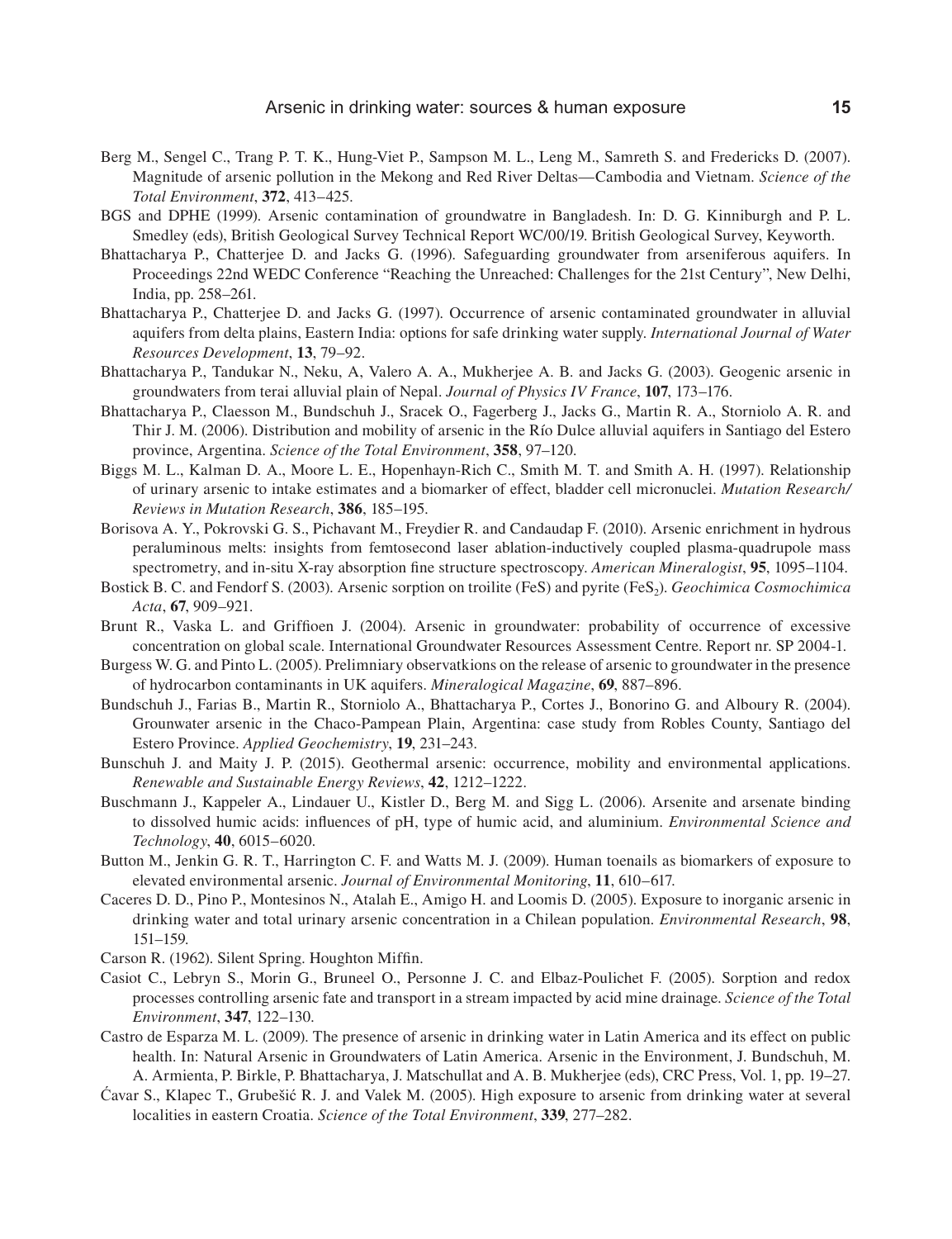- Cebrian M. E., Albores A., Aguilar M. and Blakeley E. (1983). Chronic arsenic poisoning in the north of Mexico. *Human Toxicology*, **2**, 121–133.
- Chabotarev I. I. (1955). Metamorphism of natural waters in the crust of weathering. Part I. *Geochimica Cosmochimica Acta*, **8**, 22–32.
- Charlet L. and Polya D. A. (2006). Arsenic hazard in shallow reducing groundwaters in southern Asia. *Elements*, **2**, 91–96.
- Chakrabori D., Das B., Rahman M. M., Chowdhury U. K., Biswas B., Goswami A., Nayak B., Pal A., Sengupta M. K. and Ahamed S. (2009). Status of groundwater arsenic contamination in the state of West Bengal, India: a 20-year study report. *Molecular Nutrition & Food Research*, **53**, 542–551.
- Chakraborti D., Rahman M. M., Das B., Murrill M., Dey S., Chandra Mukherjee S., Dhar R. K., Biswas B. K., Chowdhury U. K. and Roy S. (2010). Status of groundwater arsenic contamination in Bangladesh: a 14-year study report. *Water Research*, **44**, 5789–5802.
- Charnock J., Polya D. A., Gault A. G. and Wogelius R. A. (2007). Direct EXAFS evidence for incorporation of As<sup>5+</sup> in the tetrahedral site of natural andraditic garnet. *American Mineralogist*, **92**, 1856–1861.
- Chen Y. S. and Chen C. S. (1964). Relation between black-foot disease and the pollution of drinking water by arsenic in Taiwan. *Air and Water Pollution*, **8**, 707.
- Chiew H., Sampson M. L., Huch S., Ken S. and Bostick B. C. (2009). Effect of groundwater iron and phosphate on the efficacy of arsenic removal by iron-amended bioSand filters. *Environmental Science and Technology*, **43**, 6295–6300.
- Chowdhury M., Uddin M., Ahmed M., Ali M. and Uddin S. (2006). How does arsenic contamination of groundwater causes severity and health hazard in Bangladesh. *Journal of Applied Sciences*, **6**, 1275–1286.
- Chowdhury U. K., Rahman M. M., Mandal B., Paul K., Lodh D., Biswas B. K., Basu G. K., Chanda C. R., Saha K. C. and Mukherjee S. C. (2001). Groundwater arsenic contamination and human suffering in West Bengal, India and Bangladesh. *Environmental Science*, **8**, 393–415.
- Clasen T. and Bastable A. (2003). Faecal contamination of drinking water during collection and household storage: the need to extend protection to the point of use. *Journal of Water Health*, **1**, 109–115.
- Clasen T. F. and Cairncross S. (2004). Editorial: household water management: refining the dominant paradigm. *tropical Medicine and International Health*, **9**, 187–191.
- Coker V. S., Gault A. G., Pearce C. I., van der Laan G., Telling N. D., Charnock J. M., Polya D. A. and Lloyd J. R. (2006). XAS and XMCD evidence for species-dependent partititoning of arsenic during microbial reduction of ferrihydrite to magnetite. *Environmental Science and Technology*, **40**, 7745–7750.
- Crecelius E. A. (1975). Geochemical cycle of arsenic in Lake Washington and its relation to other elements. *Limnology and Oceanography*, **20**, 441–451.
- Cuoco E., Tedesco D., Poreda R. J., Williams J. C., de Francesco S., Balagazi C. and Darrah T. H. (2013). Impact of volcanic plume emissions on rain water chemistry during the January 2010 Nyamuragira eruptrive event: implications for essential potable water resources. *Journal of Hazardous Materials*, **244–245**, 570–581.
- Das D., Chatterjee A., Samanta G., Mandal B. K., Roy Chowdhury T., Chowdhury P. P., Chanda C. R., Basu G., Loidh D., Nandi S., Chakraborty T., Mndal S., Bhattacharjee S. M. and Chakraborti D. (1994). Arsenic contamination in groundwater in 6 districts of West Bengal, India – the Biggest Arsenic Calamity in the World. *Analyst*, **119**, 168N–170N.
- Datta D. V. and Kaul M. K. (1976). Arsenic content of drinking water in villages in Northern India. A concept of arsenicosis. *The Journal of the Association of Physicians of India*, **24**, 599–604. [cited by Datta et al., 1979].
- Datta D. V., Mitra S. K., Chhuttani P. N. and Chakravarti R. N. (1979). Chronic oral arsenic intoxication as a possible aetiological factor in idiopathic portal hypertension (non-cirrhotic portal fibrosis) in India. *Gut*, **20**, 378–384.
- Del Razo L., Garcia-Vargas G., Garcia-Salcedo J., Sanmiguel M., Rivera M., Hernandez M. and Cebrian M. (2002). Arsenic levels in cooked food and assessment of adult dietary intake of arsenic in the Region Lagunera, Mexico. *Food and Chemical Toxicology*, **40**, 1423–1431.
- Dhar R. K., Biswas B. K., Samanta G., Mandal B. K., Chakraborti D., Roy S., Jafar A., Islam A., Ara G., Kabir S., Khan A. W., Ahmed S. A. and Hadi A. S. (1997). Groundwater arsenic calamity in Bangladesh. *Current Science*, **73**, 48–59.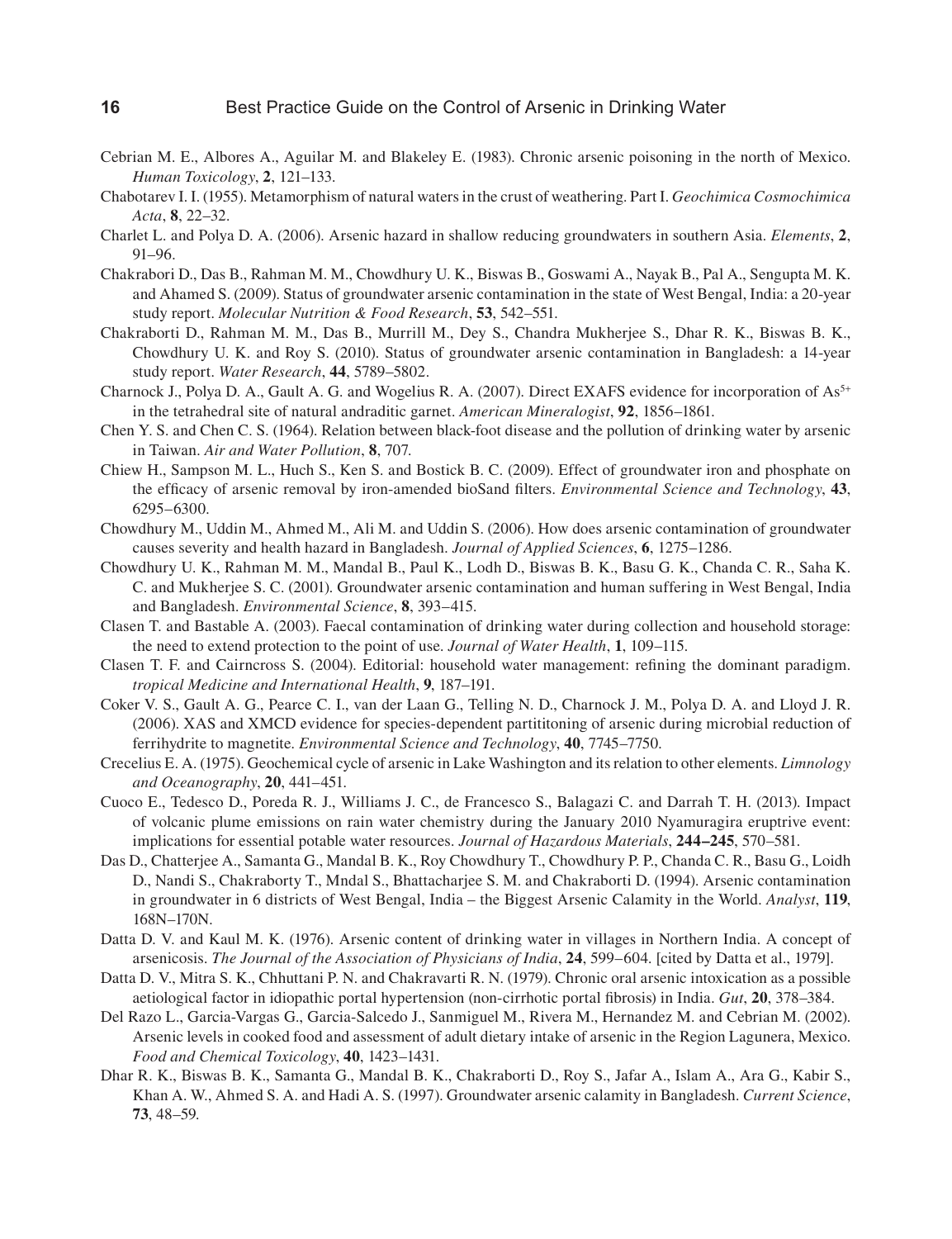- Dixit S. and Hering J. G. (2003). Comparison of Arsenic (V) and Arsenic (III) sorption onto iron oxide minerals: implications for arsenic mobility. *Environmental Science and Technology*, **37**, 4182–4189.
- Engel R. R., Hopenhayn-Rich C., Receveur O. and Smith A. H. (1994). Vascular effects of chronic arsenic exposure: a review. *Epidemiologic Reviews*, **16**, 184–209.
- Ershow A. G., Brown L. M. and Cantor K. P. (1991). Intake of tapwater and total water by pregnant and lactating women. *American Journal of Public Health*, **81**, 328–334.
- Esrey S. A. (1996). Water, waste, and well-being: a multicountry study. *American Journal of Epidemiology*, **143**, 608–623.
- EC (2015). Commission Regulation (EU) 2015/2016 of 25 June 2015 amending Regulation (EC) No 1881/2006 as regards maximum levels of inorganic arsenic in foodstuff. *Official Journal of the European Union*, L161/14 26/6/2015.
- European Food Safety Authority (EFSA) Panel on Contaminants in the Food Chain (CONTAM) (2009). Scientific opinion on arsenic in food. *EFSA Journal*, **7**(10), 1351.
- European Food Safety Authority (EFSA). Dietary exposure to inorganic arsenic in the European popluation. *EFSA Journal*, **12**(3), 3597.
- FAO/WHO (2011). Discussion paper on arsenic in rice. Joint FAO/WHO Food Standards Programme CODEX Committee on Contaminants in Food. 5th Session, The Hague, The Netherlands, 21–25 March 2011.
- Farmer J. G., Johnson L. R. and Lovell M. A. (1989). Urinary arsenic speciation and the assessment of UK dietary, environmental and occuptational exposures to arsenic. *Environmental Geochemistry and Health*, **11**, 93.
- Fernandez A. A. (1925). *Semana Méd.*, **32**, 485. Cited by Neubauer (1947).
- Finkelman R. B., Belkin H. E. and Zheng B. S. (1999). Health impacts of demoestic coal use in China. *Proceedings of the National Academy of Sciences*, **96**, 3427–3431.
- Flanagan S. V., Johnston R. B. and Zheng Y. (2012). Arsenic in tube well water in Bangladesh: health and economic impacts and implications for arsenic mitigation. *Bulletin World Health Organization*, **90**, 839–846.
- Focazio M. J., Welch A. H., Watkins S. A., Helsel D. R. and Horn M. A. (1999). A retrospective analysis on the occurrence of arsenic in ground-water resources of the United States and Limitations in drinking-water-supply characterizations. *USGS Water-Resources Investigations Report,* 99–4279.
- Frost F., Frank D., Pierson K., Woodruff L., Raasina B., Davis R. and Davies J. (1993). A seasonal study of arsenic in groundwater, Snohomish County, Washington, USA. *Environmental Geochemistry and Health*, **15**, 209–214.
- Garai R., Chakraborty A. K., Dey S. B., Saha K. C. (1984). Chronic arsenic poisoning from tube well water. *Journal of the Indian Medical Association*, **82**, 34–35.
- Gault A. G., Polya D. A. and Lythgoe P. R. (2003a). Seasonal variation of total dissolved arsenic and arsenic speciation in a polluted surface waterway. *Environmental Geochemistry and Health*, **25**, 77–85.
- Gault A. G., Polya D. A., Lythgoe P. R., Farquhar M. L., Charnock J. M. and Wogelius R. A. (2003b). Arsenic speciation in surface waters and sediments in a contaminated waterway: an IC-ICP-MS and XAS based study. *Applied Geochemistry*, **18**, 1387–1397.
- Gault A. G., Cooke D. R., Townsend A. T., Charnock J. M. and Polya D. A. (2005). Mechanisms of arsenic attenuation in acid mine drainage from Mount Bischoff western Tasmania. *Science of the Total Environment*, **345**, 219–228.
- Geyer L. (1898). *Arch. Derm. Syph. Wien*, **43**, 221. Cited by Neubauer (1947).
- Geyer L. (1940). *Klin. Wschr*., **19**, 750. Cited by Neubauer (1947).
- Gruber J. F., Karagas M. R., Gilbert-Diamond D., Bagley P. J., Zens M. S., Sayarath V., Punshon T., Morris J. S. and Cottingham K. L. (2012). Associations between toenail arsenic concentration and dietary factors in a New Hampshire population. *Nutrition Journal*, **11**, 1–10.
- Guo H. M. and Wang Y. (2005). Geochemical characteristics of shallow groundwater in Datong basin, northwestern China. *Journal of Geochemical Exploration*, **87**, 109–120.
- Guo H. M., Zhang B., Li Y., Berner Z., Tang X., Norra S. and Stüben D. (2011). Hydrogeological and biogeochemical constraints of arsenic mobilization in shallow aquifers from the Hetao basin, Inner Mongolia. *Environmental Pollution*, **159**, 876–883.
- Han F. X. (2007). Biogeochemistry of Trace Elements in Arid Environments. Environmental Pollution, Springer. **13**, 366p.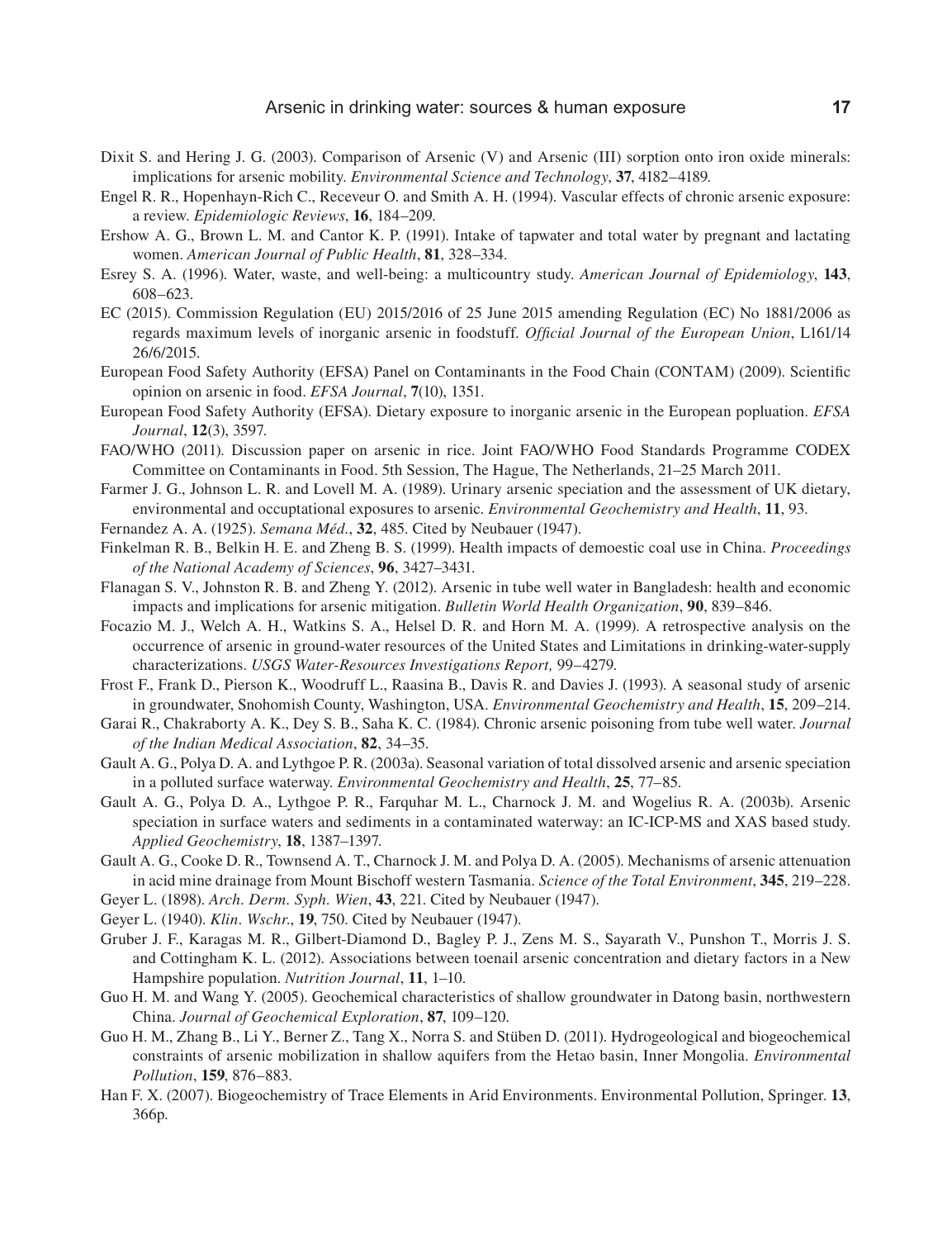- Hanh H. T., Kim K.-W., Bang S. and Hoa N. M. (2011). Community exposure to arsenic in the Mekong River Delta, Southern Vietnam. *Journal of Environmental Monitoring*, **13**, 2025–2032.
- Hartley W., Dickinson N. M., Riby P. and Lepp N. W. (2009). Arsenic mobility in brownfield soils amended with green waste compost of biochar and planted with Miscanthus. *Environmental Pollution*, **157**, 2654–2662.
- Harvey C. F., Swartz C. H., Badruzzaman A. B. M., Keon-Blute N., Yu W., Ali M. A., Jay J., Beckie R., Niedan V., Brabander D., Oates P. M., Ashfaque K. N., Islam S., Hemond H. F. and Ahmed M. F. (2002). Arsenic mobility and ground-water extraction in Bangladesh. *Science*, **298**, 1602–1606.
- Henke K. R. (2009). Arsenic: Environmental Chemistry, Health Threats and Waste Treatment. Wiley. ISBN 978-0-470-02758-5.
- Hossain M. A., Sengupta M. K., Ahamed S., Rahman M. M., Mondal M., Lodh D., Das B., Nayak B., Roy B. K. Mukherjee A. and Chakraborti D. (2005). Ineffectiveness and poor reliability of arsenic removal plants, West Bengal, India. *Environmental Science and Technology*, **39**, 4300–4306.
- Hossain M. A., Rahman M. M., Murrill M., Das B., Roy B., Dey S., Maity D. and Chakraborti D. (2013). Water consumption patterns and factors contributing to water consumption in arsenic affected population of rural West Bengal, India. *Science of the Total Environment*, **463**, 217–1224.
- Hough R. L., Fletcher T., Leonardi G. S., Goessler W., Gnagnarella P., Clemens F., Gurzau E., Koppova K., Rudnai P. and Kumar R. (2010). Lifetime exposure to arsenic in residential drinking water in Central Europe. *International Archives of Occupational and Environmental Health*, **83**, 471–481.
- Howard G. (2003). Arsenic, Drinking-water and Health Risk Substitution in Arsenic Mitigation: A Discussion Paper. World Health Organization, SDE/WSH/03.06 Geneva, 54p.
- Howard G., Ahmed M. F., Teunis P., Mahmud S. G., Davison A. and Deere D. (2007). Disease burden estimation to support policy decision-making and research prioritization for arsenic mitigation. *Journal of Water Health*, **5**, 67–81.
- Huq S. M. I., Joardar J. C., Parvin S., Corell R. and Naidu R. (2006). Arsenic contamination in food-chain: transfer of arsenic into food materials through groundwater irrigation. *Journal of Health Population and Nutrition*, **24**(3), 305–316.
- IARC (2012). A review of human carcinogens: arsenic, metals, fibres and dusts. *IARC Monographs on the Evaluation of Carcinogenic Risks to Humans*, **100C**, 501.
- Islam F. S., Gault A. G., Boothman C., Polya D. A., Charnock J. M., Chatterjee D. and Lloyd J. R. (2004). Role of metal-reducing bacteria in arsenic release from Bengal delta sediments. *Nature*, **430**, 68–71.
- Johnston R. (2009). Bangladesh National Drinking Water Quality Survey 2009. UNICEF, Dhaka, Bangladesh. Available from: http://www.unicef.org/bangladesh/knowledgecentre\_6868.htm (accessed 17 June 2014).
- Jovanovic D., Jakovljević B., Rašić-Milutinović Z., Paunović K., Peković G. and Knezević T. (2011). Arsenic occurrence in drinking water supply systems in ten municipalities in Vojvodina Region, Serbia. *Environmental Research*, **111**, 315–318.
- Kavcar P., Sofuoglu A. and Sofuoglu S. C. (2009). A health risk assessment for exposure to trace metals via drinking water ingestion pathway. *International Journal of Hygiene and Environmental Health*, **212**, 216–227.
- Khan N. I., Bruce D., Naidu R. and Owens G. (2009). Implementation of food frequency questionnaire for the assessment of total dietary arsenic intake in Bangladesh: Part B, preliminary findings. *Environmental Geochemistry and Health*, **31**, 221–238.
- Kile M. L., Houseman E. A., Breton C. V., Quamruzzaman Q., Rahman M., Mahiuddin G. and Christiani D. C. (2007). Association between total ingested arsenic and toenail arsenic concentrations. *Journal of Environmental Science and Health Part A*, **42**, 1827–1834.
- Kodeš V., Bjerkeng B., Fanta M., Green N., Jensen J. N., Kovaćić M, Künitzer A., Ranneklev S. and Semerádová S. (2013). Hazardous Substances in European Waters. EEA/NSV/10/002 – ETC/ITM. ETC/ICM Technical Report 1/2013.
- Kuhn A. and Sigg L. (1993). Arsenic cycling in eutrophic Lake Greifen, Switzerland influence of seasonal redox processes. *Limnology and Oceanography*, **38**, 1052–1059.
- Küttner A., Mghall T. M., de Vleeschouwer D., Mauquoy D., Martínez Cortizas A., Foster I. D. L. and Krupp E. (2014). A 3300-year atmospheric metal contamination record from Raeburn Flow raised bog, South West Scotland. *Journal of Archaeological Science*, **44**, 1–11.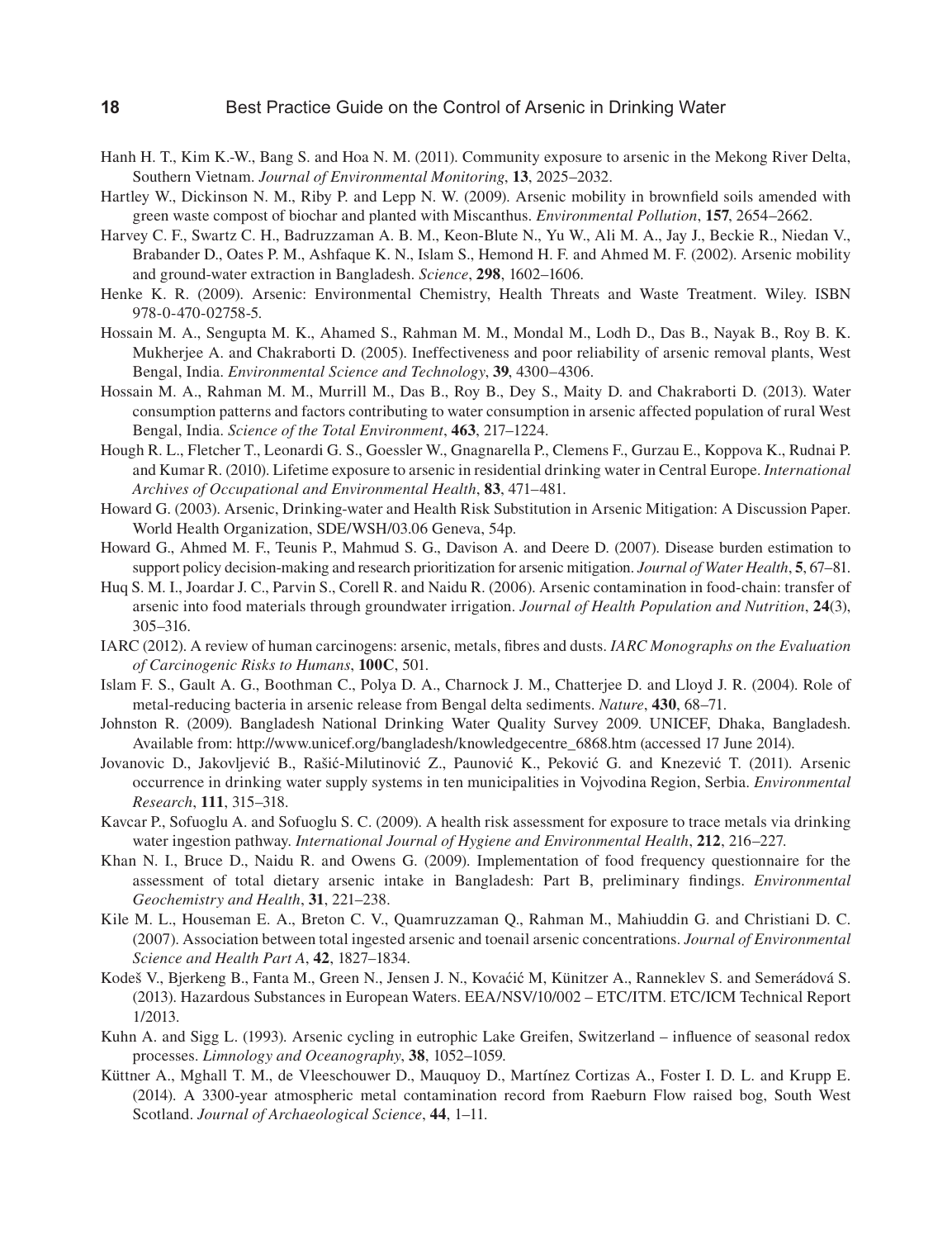- Lado L. R., Polya D., Winkel L., Berg M. and Hegan A. (2008). Modelling arsenic hazard in Cambodia: a geostatistical approach using ancillary data. *Applied Geochemistry*, **23**, 3010.
- Langner P., Mikutta C. and Kretzschmar R. (2012). Arsenic sequestration by organic sulphur in peat. *Nature Geoscience*, **5**, 66–73.
- Langner P., Mikutta C. and Kretzschmar R. (2014). Oxidation of Organo-Coordinated arsenic and realgar in peat: implications for the fate of arsenic. *Environmental Science and Technology*, **48**, 2281–2289.
- Large R. R., Danyushevsky L., Hollit C., Maslennikov V., Meffre S., Gilbert S., Bull S., Scott R., Emsbo P., Thomas H., Singh B. and Foster J. (2009). Gold and trace element zonation in pyrite using laser imaging technique: implications for the timing of gold in orogenic and carlin-style sediment-hosted deposits. *Economic Geology*, **104**, 635–668.
- Larsen E. H., Engman J., Sloth J. J., Hansen M. and Jorhem J. (2005). Determination of inorganic arsenic in white fish using microwave assisted alkaline alcoholic sample dissolution and HPLC-ICP-MS. *Analytical and Bioanalytical Chemistry*, **381**, 339–346.
- Lawson M., Polya D. A., Boyce A. J., Bryant C., Mondal D., Shantz A. and Ballentine C. J. (2013). Pond-derived organic carbon driving changes in arsenic hazard found in asian groundwaters. *Environmental Science and Technology*, **47**, 7085–7094.
- Lawson M., Polya D. A., Boyce A. J., Bryant C. and Ballentine C. J. (2016). Tracing organic matter composition and distribution and its role on arsenic release in shallow Cambodian groundwaters. *Geochimica et Cosmochimica Acta*, **178**, 160–177.
- Lazareva O. and Pichler T. (2007). Naturally occurring arsenic in the Miocene Hawthorn group, southwestern Florida: potential implication for phosphate mining. *Applied Geochemistry*, **22**, 953–973.
- Lengke M. F., Sanpawanitchakit C. and Tempel R. (2009). The oxidation and dissolution of arsenic-bearing sulfides. *The Canadian Mineralogist*, **47**, 593–613.
- Levallois P., Guevin N., Gingras S., Levesque B., Weber J.-P. and Letarte R. (1998). New patterns of drinking-water consumption: results of a pilot study. *Science of the Total Environment*, **209**, 233–241.
- Li C. L., Kang S. C., Chen P. F., Zhang Q. C., Mi J., Gao S. P. and Sillanpaaa M. (2014). Geothermal spring causes arsenic contamination in river waters of the southedrn Tibetan Plateau, China. *Environmental Earth Sciences*, **71**, 4143–4148.
- Lokuge K. M., Smith W., Caldwell B., Dear K. and Milton A. (2004). The effect of arsenic mitigation interventions on disease burden in Bangladesh. *Environmental Health Perspectives*, **112**, 1172–1177.
- Lord G., Kim N. and Ward N. I. (2012). Arsenic speciation of geothermal waters in New Zealand. *Journal of Environmental Monitoring*, **14**, 3192–3201.
- Lovley D. R. and Phillips E. J. P. (1986). Organic matter mineralization with reduction of Ferric Iron in anaerobic sediments. *Applied and Environmental Microbiology*, **51**, 683–689.
- Lowers H. A., Breit G. N., Foster A. L., Whitney J., Yount J., Uddin N. and Muneem A. (2007). Arsenic incorporation into authigenic pyrite, bengal basin sediment, Bangladesh. *Geochimica Cosmochimica Acta*, **71**, 2699–2717.
- Lloyd J. R. and Oremland R. S. (2006). Microbial transformations of arsenic in the environment: from soda lakes to aquifers. *Elements*, **2**, 85–90.
- Maharjan M., Watanabe C., Ahmad S. A. & Ohtsuka R. (2005). Arsenic contamination in drinking water and skin manifestations in lowland Nepal: the first community-based survey. *American Journal of Tropical Medicine and Hygiene*, **73**, 477–479.
- Mandal B. K. and Suzuki K. T. (2002). Arsenic round the world: a review. *Talanta*, **58**, 201–235.
- Martin B. (1759). The Natural History of England: or, A Description of each Particular County, in Regard to the Curious Productions of Nature and Art. W. Owen.
- Matschullat J. (2000). Arsenic in the geosphere a review. *Science of the Total Environment*, **249**, 297–312.
- McArthur J. M., Ravenscroft P., Safiulla S. and Thirlwall M. F. (2001). Arsenic in groundwater: testing pollution mechanisms for sedimentary aquifers in Bangladesh. *Water Resources Research*, **37**, 109–117.

McArthur J. M. M., Ravesncroft P. and Sracek O. (2011). Aquifer arsenic source. *Nature Geoscience*, **4**, 655–656.

McClintock T. R., Chen Y., Bundschuh J., Oliver J. T., Navoni J., Olmos V., Lepori E. V., Ahsan H. and Parvez F. (2012). Arsenic exposure in Latin America: biomarkers, risk assessments and related health effects. *Science of the Total Environment*, **429**, 76–91.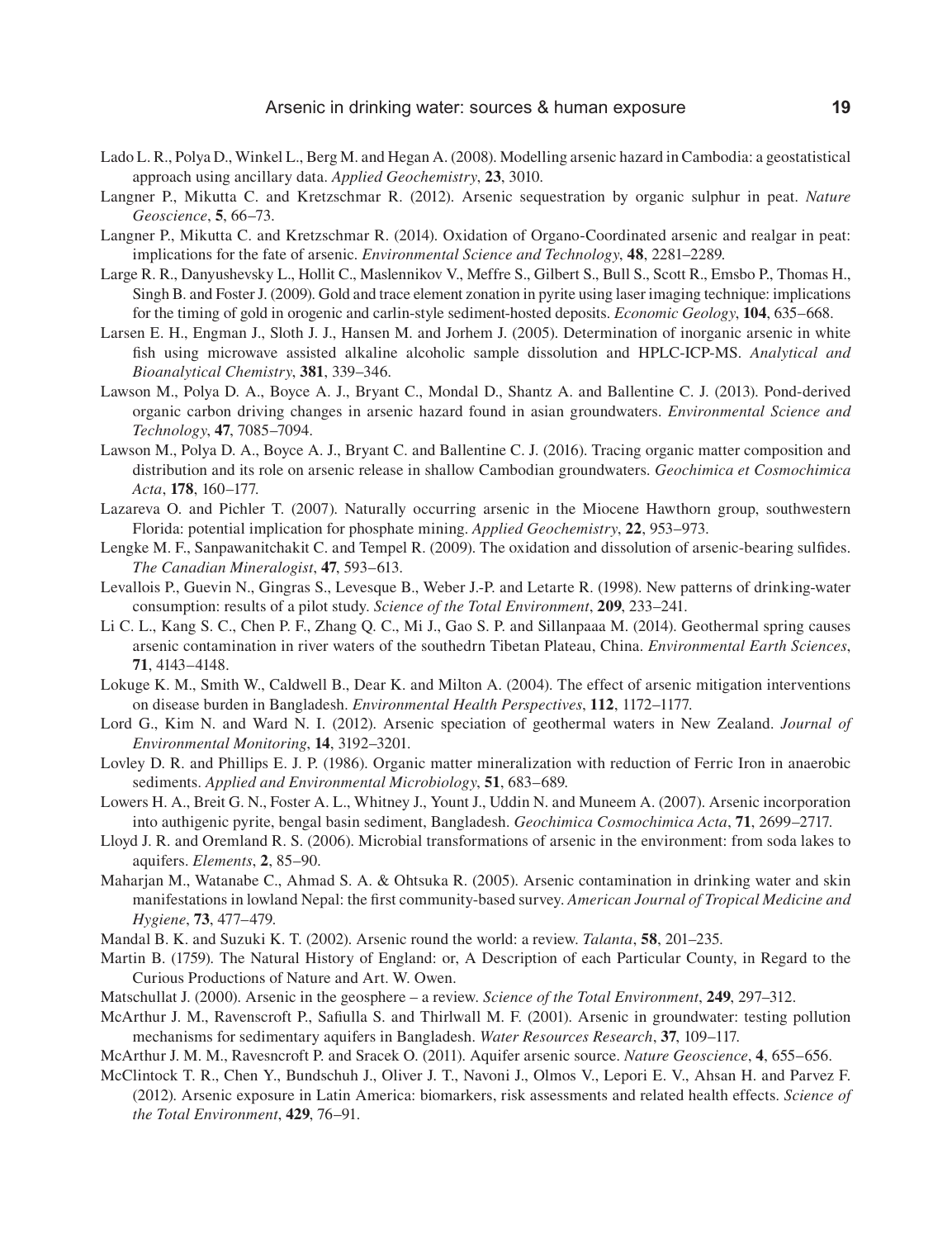- Michaud D. S., Spiegelman D., Clinton S. K., Rimm E. B., Curhan G. C., Willett W. C. and Giovannucci E. L. (1999). Fluid intake and the risk of bladder cancer in men. *New England Journal of Medicine*, **340**, 1390–1397.
- Milton A., Smith W., Rahman H., Shrestha R. and Dear K. (2006). Water consumption patterns in rural Bangladesh: are we underestimating total arsenic load? *Journal of Water Health*, **4**, 431–436.
- Mitchell P. and Barr D. (1995). The nature and significance of public exposure to arsenic: a review of its relevance to South West England. *Environmental Geochemistry and Health*, **17**, 57–82.
- Mondal D., Banerjee M., Kundu M., Banerjee N., Bhattacharya U., Giri A. K., Ganguli B., Roy S. S. and Polya D. A. (2010). Comparison of drinking water, raw rice and cooking of rice as arsenic exposure routes in three contrasting areas of West Bengal, India. *Environmental Geochemistry and Health*, 32, 463–477.
- Mondal D., Ganguli B., Sen Roy S., Halder B., Banerjee N., Banerjee M., Samanta M., Giri A. K. and Polya D. A. (2014). Diarrhoeal health risks attributable to water-borne-pathogens in arsenic-mitigated drinking water in West Bengal are Largely Independent of the Microbiological quality of the supplied water. *Water*, **6**, 110–1117.
- Mons M. N., van der Wielen J. M. L., Blokker E. J. M., Sinclair M. I., Hulshof K. F. A. M., Dangendorf F., Hunter P. R. and Medema G. J. (2007). Estimation of the consumption of cold tap water for microbiological risk assessment: an overview of studies and statistical analysis of data. *Journal of Water Health*, **05(**Suppl 1**)**, 151–170.
- National Pollutant Inventory (2013). Australian Government Department of the Environment. 2012/2013 data within Australia – Arsenic & compounds from All Sources. http://www.npi.gov.au/npidata/ (accessed 17 June 2014).
- Neal C., Robinson M., Reynolds B., Neal M., Rowland P., Grant S., Norris D., Williams B., Sleep D. and Lawlor A. (2010). Hydrology and water quality of the headwaters of the River Severn: stream acidity recovery and interactions with plantation forestry under an improving pollution climate. *Science of the Total Environment*, **408**, 5035–5051.
- Neubauer O. (1947). Arsenical cancer a review. *British Journal of Cancer*, **1**, 192–251.
- Neumann R. B., Asfaque K. N., Badruzzaman A. B. M., Ali M. A., Shoemaker J. K. and Harvey C. F. (2010). Anthropogenic influences on groundwater arsenic concentrations. *Nature Geoscience*, **3**, 46–52.
- Nickson R., McArthur J., Burgess W., Ahmed K. M., Ravenscroft P. and Rahman M. (1998). Arsenic poisoning of Bangaldesh grounhdwater. *Nature*, **395**, 338–338.
- Nicolli H. B., Bundschuh J., Blanco M. C., Tujchneider O., Panarello H. O. and Dapeña C. (2002). Arsenic and associated trace-elements in groundwater from the Chaco-Pampean plain, Argentina: results from 100 years of research. *Science of the Total Environment*, **429**, 36–56.
- Nieminen T. M., Ukonmaanaho L. and Shotyk W. (2000). Enrichment of Cu, Ni, Zn, Pb and As in an ombrotrophic peat bog near a Cu-Ni smelter in southwest Finland. *Science of the Total Environment*, **292**, 81–89.
- Ng J. C., Wang J. and Shraim A. (2003). A global health problem caused by arsenic from natural sources. *Chemosphere*, **52**, 1353–1359.
- Ng J. C., Juhasz A. L., Smith E. and Naidu R. (2010). Contaminant bioavailability and bioaccessibility. Part 1. A scientific and technical review, CRC CARE Technical Report No. 14, CRC for Contamination Assessment and Remediation of the Environment. Adelaide, Australia.
- Nickson R., McAthur J., Shrestha B., Kyaw-Myint T. and Lowry D. (2005). Arsenic and other drinking water quality issues, Muzaffargarh District, Pakistan. *Applied Geochemistry*, **20**, 55–68.
- National Research Council (NRC) (1999). Arsenic in drinking water. National Academies Press, Washington.
- National Research Council (NRC) (2001). Arsenic in drinking water-2001 update. National Academies Press, Washington.
- Ohno K., Yanase T., Matsuo Y., Kimura T., Hamidur Rahman M., Magara Y. and Matsui Y. (2007). Arsenic intake via water and food by a population living in an arsenic-affected area of Bangladesh. *Science of the Total Environment*, **381**, 68–76.
- O'Reilly J., Watts M. J., Shaw R. A., Marcilla A. L. and Ward N. I. (2010). Arsenic contamination of natural waters in San Juan and La Pampa, Argentina. *Environmental Geochemistry and Health*, **32**, 491–515.
- Oremland R. S. and Stolz J. F. (2003). The ecology of arsenic. *Science*, **300**, 939–944.
- Pascua C., Charnock J., Polya D. A., Sato T., Yokoyama S. and Minato M. (2005). Arsenic-bearing smectites from the geothermal environment. *Mineralogical Magazine*, **69**, 897–906.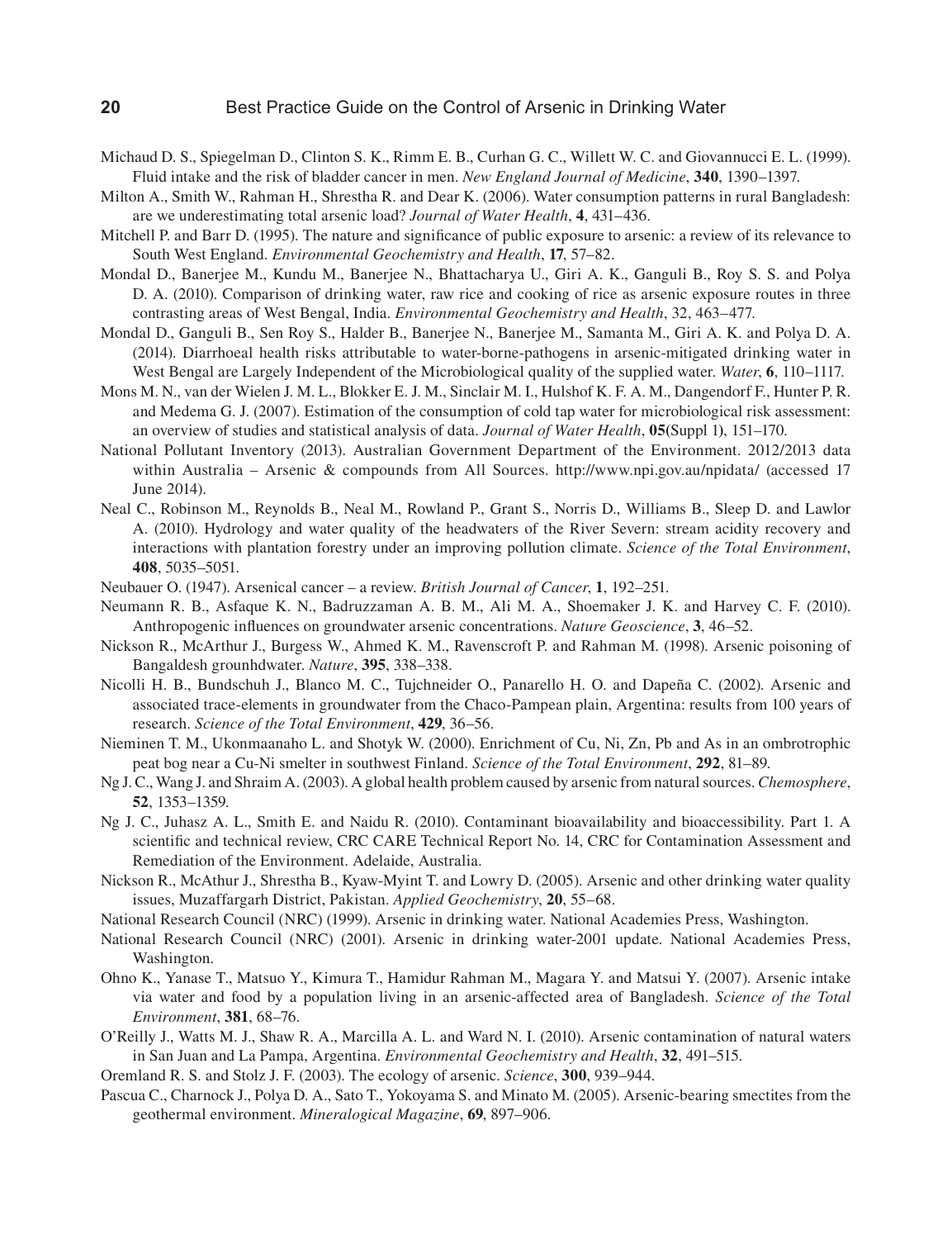- Peters S. C., Blum J. D., Klaue B. and Karagas M. R. (1999). Arsenic occurrence in New Hampshire drinking water. *Environmental Science & Technology*, **33**, 1328–1333.
- Petrusevski B., Sharma S., Schippers J. C. and Shordt K. (2007). Arsenic in Drinking Water. IRC International Water and Sanitation Centre, Delft, 17.
- Phan K., Sthiannopkao S., Kim K.-W., Wong M. H., Sao V., Hashim J. H., Mohamed Yasin M. S. and Aljunid S. M. (2010). Health risk assessment of inorganic arsenic intake of Cambodia residents through groundwater drinking pathway. *Water Research*, **44**, 5777–5788.
- Polya D. A. (1988). Efficiency of hydrothermal ore formation and the Panasqueira W-Cu(Ag)-Sn vein deposit. *Nature*, **333**, 838–841.
- Polya D. A. (1989). Chemistry of the main-stage ore-forming fluids of the Panasqueira W-Cu(Ag)-Sn deposit, Portugal: implications for models of ore genesis. *Economic Geology*, **84**, 1134–1152.
- Polya D. A., Gault A. G., Bourne N. J., Lythgoe P. R. and Cooke D. A. (2003a). Coupled HPLC-ICP-MS analysis indicates highly hazardous concentrations of dissolved arsenic species in Cambodian groundwaters. In: Plasma Source Mass Spectrometry: Applications and Emerging Technologies, J. G. Holland and S. D. Tanner (eds), Royal Society of Chemistry, pp. 127–140.
- Polya D. A., Lythgoe P. R., Abou-Shakra F., Gault A. G., Brydie J. R., Webster J. G., Brown K. L., Nimfopoulos M. K. and Michailidis K. M. (2003b). IC-ICP-MS and IC-ICP-HEX-MS determination of arsenic speciation in surface and groundwaters: preservation and analytical issues. *Mineralogical Magazine*, **67**, 247–261.
- Polya D. A. and Charlet L. (2009). Environmental science: rising arsenic risk? *Nature Geoscience*, **2**, 383–384.
- Polya D. A. and Lawson M. (2015). Geogenic and anthropogenic arsenic hazard in groundwaters and soils disitribution, nature, origin and human exposure routes. In: Arsenic: Exposure Sources, Health Risks and Mechanisms of Toxicity, S. J. Christopher (ed.), John Wiley and Sons, DOI: 10.1002/9781118876992.ch2.
- Ravenscroft P., Brammer H. and Ricahrds K. (2009). Arsenic Pollution A Global Synthesis. Wiley-Blackwell.
- Rittman B. E. and McCarty P. L. (2001). Environmental Biotechnology: Principles and Applications. McGraw Hill.
- Robinson B., Outred H., Brooks R. and Kirkman J. (1995). The distribution and fate of arsenic in the Waikato River system, North Island, New Zealand. *Chemical Speciation and Bioavailability*, **7**, 89–96.
- Rodriguez-Lado L., Sun G., Berg M., Zhang Q., Xue H., Zheng Q. and Johnson C. A. (2013). Groundwater arsenic contamination throughout China. *Science*, **341**, 866–868.
- Roman-Ross G., Cuello G. J., Turrillas X., Fernandez-Martinez A. and Charlet L. (2006). Arsenite sorption and co-precipitation with calcite. *Chemical Geology*, **233**, 328–336.
- Rothwell J. J., Taylor K. G., Ander E. L., Evans M. G., Daniels S. M. and Allott T. E. H. (2009). Arsenic retention and release in ombrotrophic peatlands. *Science of the Total Environment*, **407**, 1405–1417.
- Routh J., Bhattacharya A., Saraswathy A., Jacks G. and Bhattacharya P. (2007). Arsenic remobilization from sediments contaminated with mine tailings near the Adak mine in Vasterbotten district (northern Sweden). *Journal of Geochemical Exploration*, 92, 43–54.
- Rowland A. P., Neal., C., Reynolds B., Jarvie H. P., Sleep D., Lawlor A. J. and Neal M. (2011). The biogeochemistry of arsenic in a remote UK upland site: trends in rainfall and runoff, and comparisons with urban rivers. *Journal Environmental Monitoring*, **13**, 1255–1263.
- Rudnick R. L. and Gao S. (2003). Composition of the continent crust. *Treatise on Geochemistry*, **3**, 1–64.
- Ruttens A., Blanpain A. C., DeTemmenman L. and Waegeneers N. (2012). Arsenic speciation in food in Belgium Part 1: fish, molluscs and crustaceans. *Journal of Geochemical Exploration*, **121**, 55–61.
- Ryan P. B., Huet N. and Macintosh D. L. (2000). Longitudinal investigation of exposure to arsenic, cadmium, and lead in drinking water. *Environmental Health Perspectives*, **108**, 731.
- Sampson M. L., Bostick B. Chiew H., Hagan J. M. and Shantz A. (2008). Arsenicosis in Cambodia: case studies and policy response. *Applied Geochemistry*, **23**, 2977–2986.
- Scheidleder A., Grath J., Winkler G., Stärk U., Koreimann C., Gmeiner C., Nixon S., Casillas J., Gravesen P., Leonard J. And Elvira M. (1999). Groundwater quality and quantity in Europe. European Environment Agency.
- Shrestha R. R., Shrestha M. P., Upadhyay N. P., Pradhan R., Khadka R., Maskey A., Maharjan M., Tuladhar S., Dahal B. M. and Shrestha K. (2003). Groundwater arsenic contamination, its health impact and mitigation program in Nepal. *Journal of Environmental Science and Health Part A*, **38**, 185–2000.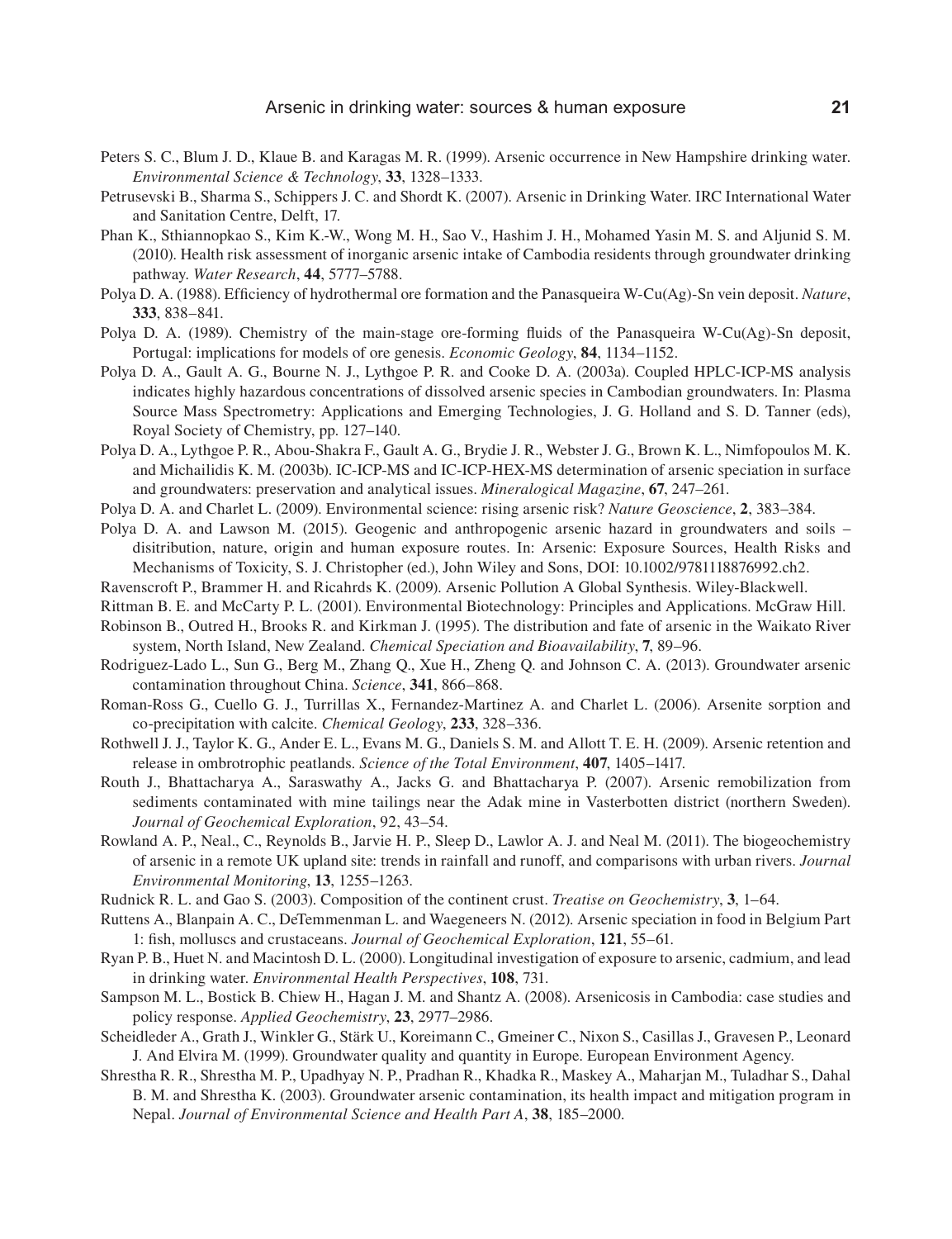- Singer P. C. and Stumm W. (1970). Acidic mine drainage: rate-determining step. *Science*, **167**, 1121–1223.
- Sirot V., Guérin T., Volatier J.-L. and Leblanc J.-C. (2009). Dietary exposure and biomarkers of arsenic in consumers of fish and shellfish from France. *Science of the Total Environment*, **407**, 1875–1885.
- Smedley P. and Kinniburgh D. (2002). A review of the source, behaviour and distribution of arsenic in natural waters. *Applied Geochemistry*, **17**, 517–568.
- Smedley P. L., Nicolli H. B., Macdonald D. M. J., Barros A. J. and Tullio J. O. (2002). Hydrogeochemistry of arsenic and other inorganic constituents in groundwaters from La Pampa, Argentina. *Applied Geochemistry*, **17**, 259–284.
- Smedley P. L., Zhang M., Zhang G. and Luo Z. (2003). Mobilisation of arsenic and other trace elements in fluviolacustrine aquifers of the Huhhot Basin, Inner Mongolia. *Applied Geochemistry*, **18**, 1453–1477.
- Smith A. H., Lingas E. O. and Rahman M. (2000). Contamination of drinking-water by arsenic in Bangladesh: a public health emergency. *Bulletin of the World Health Organization*, **78**, 1093–1103.
- Sohel N., Persson L., Rahman M., Streatfield P., Yunus M., Ekstrom E.-C. and Vahter M. (2009). Arsenic in drinking water and adult mortality: a population-based cohort study in rural Bangladesh. *Epidemiology*, **20**, 824–830.
- Sovann C. and Polya D. A. (2014). Improved groundwater geogenic arsenic hazard map for Cambodia. *Environmental Chemistry*, **11**, 595–607.
- Steinmaus C., Carrigan K., Kalman D., Atallah R., Yuan Y. and Smith A. H. (2005). Dietary intake and arsenic methylation in a US population. *Environmental Health Perspectives*, **113**, 1153.
- Sun G. F., Dai G. J., Li F. J., Yamauchi H., Yoshida T. and Aikawa H. (1999). The present situation of chronic arsenism and research in China. In: Arsenic Exposure and Health Effects, W. R. Chappell, C. O. Abernathy and R. L. Calderon (eds), 3rd International Conference on Arsenic Exposure and Health Effects, San Diego, California, July 1998, pp. 123–125.
- Swedlund P. J. and Webster J. G. (1999). Adsorption and polymerisation of silicic acid on ferrihydrite, and its effect on arsenic adsorption. *Water Research*, **33**, 3413–3422.
- Thanduker N. (2000). Arsenic Contamination in Groudwater in Rautahat District of Nepal An Assessment and Treatment. Unpublished MSc thesis, Institute of Engineering, Lalitpur, Nepal [cited by Bhattacharya et al., 2003]
- Thinnappan V., Merrifield C., Islam F., Polya D. A., Wincott P. and Wogelius R. A. (2008). A combined experimental study of vivianite and As(V) reactivity in the pH range 2–11. *Applied Geochemistry*, **23**, 3187–3204.
- Ting H.-C., Yen C.-C., Chen W.-K., Chang W.-H., Chou M.-C. and Lu F. J. (2010). Humic acid enhances the cyotoxic effects of arsenic trioxide on human cervical cancer cells. *Environmental Toxicology and Pharmacology*, **29**, 117–125.
- Törnqvist R., Jarsjö J. and Karimov B. (2011). Health risks from large-scale water pollution: Trends in Central Asia. *Environment International*, **37**, 435–442.
- Tseng C. H. (2002). An overview on peripheral vascular disease in blackfoot disease-hyperendemic villages in Taiwan. *Angiology*, **53**, 529–537.
- Tseng C. H. (2005). Blackfoot disease and arsenic: a never-ending story. *Journal of Environmental Science and Health Part C*, **23**, 55–74.
- Ullrich M. K., Pope J. G., Seward T. M., Wilson N. and Planer-Friedrich B. (2013). Sulfur redox chemistry governs diurnal antimony and arsenic cycles at Champagne Pool, Waiotapu, New Zealand. *Journal Volcanology Geothermal Research*, **262**, 164–177.
- USEPA (2004). Estimated Per Capita Water Ingestion and Body Weight in the United States: An Update Based on Data Collected by the United States Department of Agriculture's 1994–1996 and 1998 Continuing Survey of Food Intakes by Individuals, US Environmental Protection Agency, Office of Water, Office of Science and Technology.
- USEPA (2011). Exposure Factors Handbook. 2011 Edition. EPA/600/R-09/052F. US Environmental Protection Agency.
- Van Geen A., Ahsan H., Horneman A. H., Dhar R. K., Zheng Y., Hussain I., Ahmed K. M., Gelman A., Stute M., Simpson H. J., Wallace S., Small C., Parvez F., Slavkovich V., Lolacono N. J., Becker M., Cheng Z., Momotaj H., Shahnewaz M., Seddique A. A. and Graziano J. H. (2002). Promotion of well-switching to mitigate the current arsenic crisis in Bangladesh. *Bulletin World Health Organization*, **80**, 732–737.